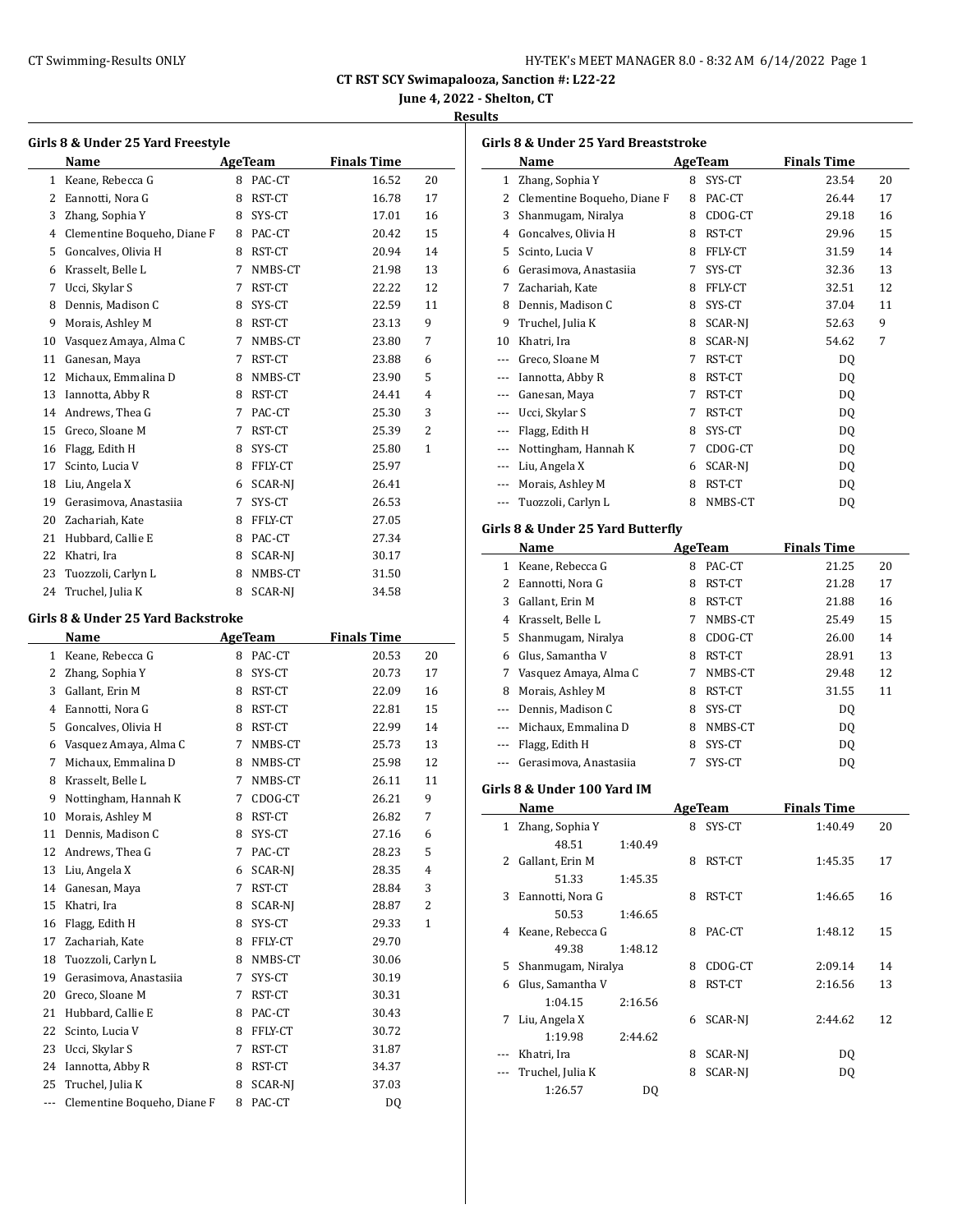**June 4, 2022 - Shelton, CT**

#### **Results**

|              | Girls 8 & Under 100 Yard Freestyle Relay |       |                            |    |  |  |  |
|--------------|------------------------------------------|-------|----------------------------|----|--|--|--|
|              | Team                                     | Relay | <b>Finals Time</b>         |    |  |  |  |
| $\mathbf{1}$ | PAC-CT                                   | A     | 1:29.55                    | 40 |  |  |  |
|              | 1) Keane, Rebecca G 8                    |       | 2) Andrews, Thea G 7       |    |  |  |  |
|              | 3) Clementine Boqueho, Diane F 8         |       | 4) Hubbard, Callie E 8     |    |  |  |  |
| 2            | NMBS-CT                                  | A     | 1:34.47                    | 34 |  |  |  |
|              | 1) Krasselt, Belle L 7                   |       | 2) Michaux, Emmalina D 8   |    |  |  |  |
|              | 3) Tuozzoli, Carlyn L 8                  |       | 4) Vasquez Amaya, Alma C 7 |    |  |  |  |
|              | 43.47<br>1:34.47                         |       |                            |    |  |  |  |
| 3            | RST-CT                                   | B     | 1:34.94                    | 32 |  |  |  |
|              | 1) Ucci, Skylar S 7                      |       | 2) Ganesan, Maya 7         |    |  |  |  |
|              | 3) Morais, Ashley M 8                    |       | 4) Goncalves, Olivia H 8   |    |  |  |  |
| 4            | SYS-CT                                   | A     | 1:36.69                    | 30 |  |  |  |
|              | 1) Zhang, Sophia Y 8                     |       | 2) Dennis, Madison C 8     |    |  |  |  |
|              | 3) Gerasimova, Anastasiia 7              |       | 4) Flagg, Edith H 8        |    |  |  |  |
|              | 43.19<br>1:36.69                         |       |                            |    |  |  |  |
| 5            | RST-CT                                   | A     | 1:38.63                    | 28 |  |  |  |
|              | 1) Gallant, Erin M 8                     |       | 2) Iannotta, Abby R 8      |    |  |  |  |
|              | 3) Glus, Samantha V 8                    |       | 4) Eannotti, Nora G 8      |    |  |  |  |

#### **Girls 8 & Under 100 Yard Medley Relay**

|    | Team                        |         | Relay                   | <b>Finals Time</b>               |    |
|----|-----------------------------|---------|-------------------------|----------------------------------|----|
| 1  | PAC-CT                      |         | A                       | 1:46.07                          | 40 |
|    | 1) Andrews, Thea G 7        |         |                         | 2) Clementine Boqueho, Diane F 8 |    |
|    | 3) Keane, Rebecca G 8       |         | 4) Hubbard, Callie E 8  |                                  |    |
|    | 59.51                       | 1:46.07 |                         |                                  |    |
| 2  | RST-CT                      |         | B                       | 1:48.17                          | 34 |
|    | 1) Gallant, Erin M 8        |         | 2) Eannotti, Nora G 8   |                                  |    |
|    | 3) Morais, Ashley M 8       |         | 4) Greco, Sloane M 7    |                                  |    |
|    | 48.30                       | 1:48.17 |                         |                                  |    |
| 3  | SYS-CT                      |         | A                       | 1:59.91                          | 32 |
|    | 1) Gerasimova, Anastasiia 7 |         | 2) Zhang, Sophia Y 8    |                                  |    |
|    | 3) Dennis, Madison C 8      |         | 4) Flagg, Edith H 8     |                                  |    |
|    | 58.43                       | 1:59.91 |                         |                                  |    |
| 4  | RST-CT                      |         | A                       | 2:03.94                          | 30 |
|    | 1) Iannotta, Abby R 8       |         | 2) Glus, Samantha V 8   |                                  |    |
|    | 3) Goncalves, Olivia H 8    |         | 4) Ucci, Skylar S 7     |                                  |    |
|    | 1:19.06                     | 2:03.94 |                         |                                  |    |
| 5. | NMBS-CT                     |         | A                       | 2:12.84                          | 28 |
|    | 1) Vasquez Amaya, Alma C 7  |         | 2) Tuozzoli, Carlyn L 8 |                                  |    |
|    | 3) Krasselt, Belle L 7      |         |                         | 4) Michaux, Emmalina D 8         |    |
|    | 1:23.53                     | 2:12.84 |                         |                                  |    |

#### **Girls 9-10 50 Yard Backstroke**

|    | Name                   |    | AgeTeam | <b>Finals Time</b> |    |
|----|------------------------|----|---------|--------------------|----|
| 1  | Morais, Kaitlyn M      | 9  | RST-CT  | 34.12              | 20 |
| 2  | Krasselt, Kayleigh M   | 10 | NMBS-CT | 35.32              | 17 |
| 3  | Nacca, Kelsey A        | 9  | SYS-CT  | 38.50              | 16 |
| 4  | DeNichilo, Sam K       | 10 | NFAF-CT | 41.51              | 15 |
| 5. | Jin, Katelyn A         | 9  | PAC-CT  | 42.57              | 14 |
| 6  | Januski, Olive A       | 9  | BSY-CT  | 43.03              | 13 |
| 7  | Bevilacqua, Serena L   | 10 | NMBS-CT | 43.09              | 12 |
| 8  | Persenaire, Ava Ginger | 10 | PAC-CT  | 43.63              | 11 |
| 9  | Perry, Violet A        | 10 | SLAC-CT | 43.78              | 9  |
| 10 | Martin, Ainsley A      | 9  | PAC-CT  | 43.99              | 7  |
| 11 | Melnikov, Meeka E      | 10 | FFLY-CT | 44.89              | 6  |
| 12 | Campbell, Anna E       | 10 | RST-CT  | 45.36              | 5  |
| 13 | Lyons, Abigail C       | 10 | PAC-CT  | 45.63              | 4  |

| 14    | DaCosta, Lilianna      | 10 | SCAR-NJ | 47.13          | 3            |  |
|-------|------------------------|----|---------|----------------|--------------|--|
| 15    | Golino, Caroline G     | 9  | RST-CT  | 47.72          | 2            |  |
| 16    | Proto, Sabrina N       | 9  | RST-CT  | 50.43          | $\mathbf{1}$ |  |
| 17    | Odell, Eleanor V       | 9  | SYS-CT  | 53.32          |              |  |
| 18    | Montgomery, Victoria N | 9  | NMBS-CT | 53.73          |              |  |
| 19    | Laconi, Elizabeth A    | 9  | SYS-CT  | 53.87          |              |  |
| 20    | Dias, Gabriela         | 10 | NMBS-CT | 55.19          |              |  |
| 21    | Williams, Elizabeth M  | 10 | NFAF-CT | 55.26          |              |  |
| 22    | Scavacini, Avelina C   | 9  | SLAC-CT | 55.31          |              |  |
| 23    | Cassone, Luna M        | 10 | FFLY-CT | 55.34          |              |  |
| 24    | Peck, Kaylee M         | 10 | RST-CT  | 56.52          |              |  |
| 25    | Carroll, Sydney L      | 9  | FFLY-CT | 56.76          |              |  |
| 26    | Kelsey, Athena R       | 9  | CDOG-CT | 57.17          |              |  |
| 27    | Massa, Liliana P       | 9  | SYS-CT  | 58.38          |              |  |
| 28    | Joseph, Jaelle A       | 9  | FFLY-CT | 58.69          |              |  |
| 29    | Pinzon Vasquez, Mara M | 10 | RST-CT  | 59.97          |              |  |
| 30    | Paulson, Corinne J     | 9  | RST-CT  | 1:11.08        |              |  |
| 31    | Smith, Chloe D         | 10 | RST-CT  | 1:22.37        |              |  |
| $---$ | Beri, Sonia            | 10 | RST-CT  | DQ             |              |  |
| $---$ | Pitts, Gemma C         | 10 | FFLY-CT | DO.            |              |  |
| $---$ | Agosta, Annabelle E    | 10 | FFLY-CT | DO.            |              |  |
| $---$ | Laffin, Jillian M      | 9  | SYS-CT  | DQ             |              |  |
| $---$ | Tran, Alaina A         | 10 | RST-CT  | D <sub>0</sub> |              |  |
| ---   | Gan, Lucia Y           | 10 | SYS-CT  | DQ             |              |  |
|       |                        |    |         |                |              |  |

#### **Girls 9-10 50 Yard Breaststroke**

|       | Name                  |    | <b>AgeTeam</b> | <b>Finals Time</b> |    |
|-------|-----------------------|----|----------------|--------------------|----|
| 1     | Zhang, Emma           | 10 | SYS-CT         | 39.91              | 20 |
| 2     | DeNichilo, Sam K      | 10 | NFAF-CT        | 44.57              | 17 |
| 3     | Lucia, Frankie B      | 10 | RST-CT         | 44.69              | 16 |
| 4     | Nottingham, Emma G    | 10 | CDOG-CT        | 46.77              | 15 |
| 5     | D'Souza, Claire F     | 10 | UN-CT          | 49.20              | 14 |
| 6     | Gan, Lucia Y          | 10 | SYS-CT         | 49.33              | 13 |
| 7     | Campbell, Anna E      | 10 | RST-CT         | 51.21              | 12 |
| 8     | Melnikov, Meeka E     | 10 | FFLY-CT        | 51.52              | 11 |
| 9     | Nacca, Kelsey A       | 9  | SYS-CT         | 53.42              | 9  |
| 10    | Lyons, Abigail C      | 10 | PAC-CT         | 55.13              | 7  |
| 11    | Williams, Elizabeth M | 10 | NFAF-CT        | 57.21              | 6  |
| 12    | Januski, Olive A      | 9  | <b>BSY-CT</b>  | 57.41              | 5  |
| 13    | Kinsey, Audrey R      | 10 | NMBS-CT        | 58.15              | 4  |
| 14    | Narron, Rachel E      | 10 | CDOG-CT        | 1:01.44            | 3  |
| 15    | Sanchez, Serenity P   | 10 | NMBS-CT        | 1:02.94            | 2  |
| 16    | Tran, Alaina A        | 10 | RST-CT         | 1:03.77            | 1  |
| 17    | Peck, Kaylee M        | 10 | RST-CT         | 1:04.11            |    |
| 18    | Odell, Eleanor V      | 9  | SYS-CT         | 1:07.62            |    |
| ---   | Laffin, Jillian M     | 9  | SYS-CT         | DO.                |    |
| $---$ | Diehl, Libby J        | 10 | RST-CT         | DQ                 |    |
| ---   | Kravitz, Adrianna M   | 9  | CDOG-CT        | D <sub>0</sub>     |    |
| ---   | Joseph, Jaelle A      | 9  | FFLY-CT        | DQ                 |    |
| ---   | DaCosta, Lilianna     | 10 | SCAR-NJ        | DO.                |    |
| $---$ | Dias, Gabriela        | 10 | NMBS-CT        | DQ                 |    |
| $---$ | Xavier, Isabella E    | 9  | NMBS-CT        | DQ                 |    |
| $---$ | Agosta, Annabelle E   | 10 | FFLY-CT        | DQ                 |    |
| $---$ | Massa, Liliana P      | 9  | SYS-CT         | DQ                 |    |
| ---   | Carroll, Sydney L     | 9  | FFLY-CT        | DQ                 |    |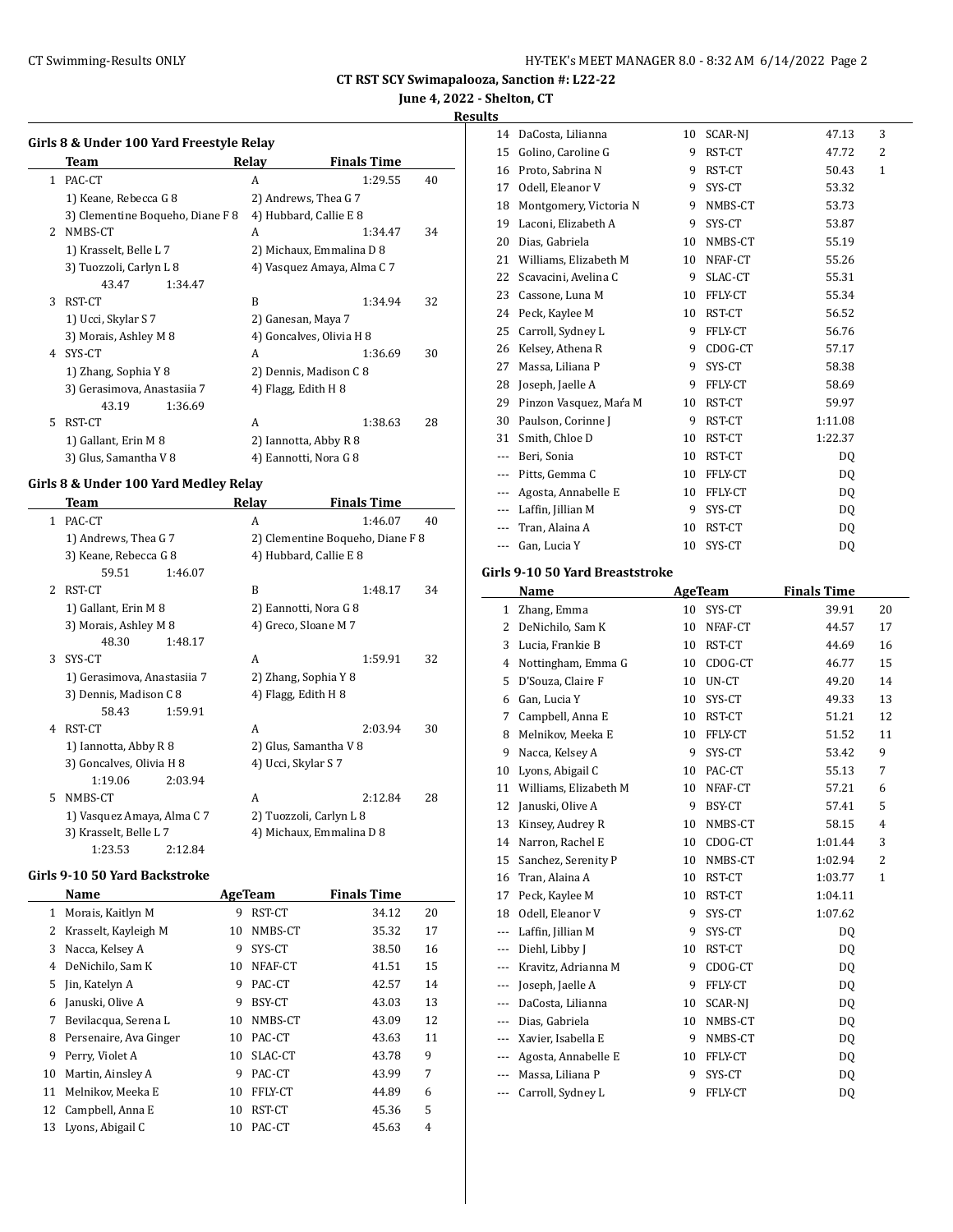**June 4, 2022 - Shelton, CT**

**Results**

|                      | Girls 9-10 50 Yard Butterfly         |    |                  |                    |              | 21 Scava        |
|----------------------|--------------------------------------|----|------------------|--------------------|--------------|-----------------|
|                      | Name                                 |    | AgeTeam          | <b>Finals Time</b> |              |                 |
|                      | 1 Zhang, Emma                        |    | 10 SYS-CT        | 34.67              | 20           | 22 Pauls        |
|                      | 2 Nottingham, Emma G                 |    | 10 CDOG-CT       | 39.52              | 17           |                 |
|                      | 3 Lucia, Frankie B                   |    | 10 RST-CT        | 39.96              | 16           | Diehl,<br>---   |
|                      | 4 D'Souza, Claire F                  |    | 10 UN-CT         | 40.35              | 15           | Laffin          |
|                      | 5 Persenaire, Ava Ginger             |    | 10 PAC-CT        | 41.11              | 14           |                 |
|                      | 6 Salamone, Ava C                    |    | 9 PAC-CT         | 43.76              | 13           | Proto           |
|                      | 7 Kinsey, Audrey R                   |    | 10 NMBS-CT       | 53.19              | 12           |                 |
|                      | 8 Krize, Rhiley E                    |    | 9 RST-CT         | 58.76              | 11           | Marti           |
| 9                    | Scavacini, Avelina C                 | 9  | SLAC-CT          | 1:00.85            | 9            |                 |
| $\scriptstyle\cdots$ | Diehl, Libby J                       |    | 10 RST-CT        | DQ                 |              | Massa           |
| $---$                | Londono, Rose M                      |    | 9 RST-CT         | DQ                 |              | Pitts,          |
|                      |                                      |    |                  |                    |              | Jin, Ka         |
|                      | <b>Girls 9-10 100 Yard IM</b>        |    |                  |                    |              |                 |
|                      | Name                                 |    | AgeTeam          | <b>Finals Time</b> |              |                 |
|                      | 1 Morais, Kaitlyn M                  |    | 9 RST-CT         | 1:18.28            | 20           | Girls 9-102     |
|                      | 35.32<br>1:18.28                     |    |                  |                    |              | <b>Tean</b>     |
|                      | 2 Krasselt, Kayleigh M               |    | 10 NMBS-CT       | 1:19.72            | 17           | 1 NMBS          |
|                      | 38.07<br>1:19.72                     |    |                  |                    |              | 1) Be           |
| 3                    | DeNichilo, Sam K                     |    | 10 NFAF-CT       | 1:26.83            | 16           | 3) Xay          |
|                      | 41.05<br>1:26.83                     |    |                  |                    |              |                 |
| 4                    | Nottingham, Emma G<br>39.08          |    | 10 CDOG-CT       | 1:28.23            | 15           | SYS-C<br>2      |
| 5                    | 1:28.23                              |    | 10 UN-CT         |                    |              | 1) Na           |
|                      | D'Souza, Claire F                    |    |                  | 1:31.62            | 14           | 3) Od           |
|                      | 43.86<br>1:31.62                     |    |                  |                    |              |                 |
| 6                    | Melnikov, Meeka E                    |    | 10 FFLY-CT       | 1:35.84            | 13           | 3 PAC-C         |
|                      | 43.50<br>1:35.84                     | 9  |                  |                    |              | 1) Sly          |
| 7                    | Januski, Olive A                     |    | BSY-CT<br>PAC-CT | 1:40.20            | 12           | 3) Ma           |
| 8                    | Lyons, Abigail C<br>46.59<br>1:42.55 | 10 |                  | 1:42.55            | 11           |                 |
| 9                    | Gan, Lucia Y                         | 10 | SYS-CT           | 1:43.07            | 9            | 4 CDOG          |
|                      | 51.01<br>1:43.07                     |    |                  |                    |              | 1) Na<br>3) Kra |
| 10                   | Salamone, Ava C                      |    | 9 PAC-CT         | 1:43.74            | 7            |                 |
|                      | 50.76<br>1:43.74                     |    |                  |                    |              | RST-C<br>5      |
|                      | 11 Narron, Rachel E                  |    | 10 CDOG-CT       | 1:47.94            | 6            | $1)$ Die        |
|                      | 51.83<br>1:47.94                     |    |                  |                    |              | 3) Bei          |
|                      | 12 Montgomery, Victoria N            |    | 9 NMBS-CT        | 1:53.25            | 5            | RST-C           |
|                      | 53.30<br>1:53.25                     |    |                  |                    |              | 1) Kri          |
|                      | 13 Williams, Elizabeth M             |    | 10 NFAF-CT       | 1:57.74            | 4            | 3) Tra          |
|                      | 59.95<br>1:57.74                     |    |                  |                    |              |                 |
|                      | 14 DaCosta, Lilianna                 |    | 10 SCAR-NJ       | 1:59.34            | 3            | RST-C           |
|                      | 55.88<br>1:59.34                     |    |                  |                    |              | $1)$ Lu         |
|                      | 15 Xavier, Isabella E                |    | 9 NMBS-CT        | 2:01.98            | 2            | 3) Car          |
|                      | 58.88<br>2:01.98                     |    |                  |                    |              |                 |
|                      | 16 Sanchez, Serenity P               |    | 10 NMBS-CT       | 2:04.24            | $\mathbf{1}$ |                 |
|                      | 1:01.34<br>2:04.24                   |    |                  |                    |              | Girls 9-102     |
|                      | 17 Laconi, Elizabeth A               |    | 9 SYS-CT         | 2:06.41            |              | <b>Tean</b>     |
|                      | 59.85<br>2:06.41                     |    |                  |                    |              | 1 RST-C         |
|                      | 18 Krize, Rhiley E                   |    | 9 RST-CT         | 2:07.84            |              | 1) Lu           |
|                      | 1:03.24<br>2:07.84                   |    |                  |                    |              | 3) Mo           |
|                      | 19 Kravitz, Adrianna M               |    | 9 CDOG-CT        | 2:12.09            |              |                 |
|                      | 1:05.65<br>2:12.09                   |    |                  |                    |              | 2 SYS-C         |
|                      | 20 Odell, Eleanor V                  |    | 9 SYS-CT         | 2:12.68            |              | $1)$ Ga         |
|                      | 1:03.15<br>2:12.68                   |    |                  |                    |              | 3) Na           |
|                      |                                      |    |                  |                    |              |                 |

| u  |                       |         |    |         |         |  |
|----|-----------------------|---------|----|---------|---------|--|
| 21 | Scavacini, Avelina C  |         | 9  | SLAC-CT | 2:14.08 |  |
|    | 56.63                 | 2:14.08 |    |         |         |  |
|    | 22 Paulson, Corinne J |         | 9  | RST-CT  | 2:27.15 |  |
|    | 1:12.10               | 2:27.15 |    |         |         |  |
|    | Diehl, Libby J        |         | 10 | RST-CT  | DQ      |  |
|    | Laffin, Jillian M     |         | 9  | SYS-CT  | DQ      |  |
|    | 1:11.57               | DQ      |    |         |         |  |
|    | Proto, Sabrina N      |         | 9  | RST-CT  | DQ      |  |
|    | 1:00.51               | DQ      |    |         |         |  |
|    | Martin, Ainsley A     |         | 9  | PAC-CT  | DQ      |  |
|    | 51.23                 | DQ      |    |         |         |  |
|    | Massa, Liliana P      |         | 9  | SYS-CT  | DQ      |  |
|    | Pitts, Gemma C        |         | 10 | FFLY-CT | DQ      |  |
|    | 45.06                 | DQ      |    |         |         |  |
|    | Jin, Katelyn A        |         | 9  | PAC-CT  | DQ      |  |
|    | 46.92                 | DQ      |    |         |         |  |

#### **Girls 9-10 200 Yard Freestyle Relay**

|              | Team                        |         | Relay   | <b>Finals Time</b>          |    |
|--------------|-----------------------------|---------|---------|-----------------------------|----|
| $\mathbf{1}$ | NMBS-CT                     |         | A       | 2:30.97                     | 40 |
|              | 1) Bevilacqua, Serena L 10  |         |         | 2) Montgomery, Victoria N 9 |    |
|              | 3) Xavier, Isabella E 9     |         |         | 4) Krasselt, Kayleigh M 10  |    |
|              | 35.70                       | 1:17.89 | 1:59.17 | 2:30.97                     |    |
| 2            | SYS-CT                      |         | A       | 2:37.54                     | 34 |
|              | 1) Nacca, Kelsey A 9        |         |         | 2) Laconi, Elizabeth A 9    |    |
|              | 3) Odell, Eleanor V 9       |         |         | 4) Zhang, Emma 10           |    |
|              | 35.36                       | 1:21.66 | 2:08.85 | 2:37.54                     |    |
| 3            | PAC-CT                      |         | A       | 2:47.96                     | 32 |
|              | 1) Slywka, Maggie/Mags G 10 |         |         | 2) Lyons, Abigail C 10      |    |
|              | 3) Martin, Ainsley A 9      |         |         | 4) Jin, Katelyn A 9         |    |
|              | 52.45                       | 1:10.44 | 1:31.06 | 2:47.96                     |    |
| 4            | CDOG-CT                     |         | A       | 2:56.43                     | 30 |
|              | 1) Narron, Rachel E 10      |         |         | 2) Kelsey, Athena R 9       |    |
|              | 3) Kravitz, Adrianna M 9    |         |         | 4) Nottingham, Emma G 10    |    |
|              | 39.46                       | 1:34.09 | 2:24.49 | 2:56.43                     |    |
| 5            | RST-CT                      |         | C       | 3:46.94                     | 28 |
|              | 1) Diehl, Libby J 10        |         |         | 2) Paulson, Corinne J 9     |    |
|              | 3) Beri, Sonia 10           |         |         | 4) Londono, Rose M 9        |    |
|              | RST-CT                      |         | B       | DQ                          |    |
|              | 1) Krize, Rhiley E 9        |         |         | 2) Proto, Sabrina N 9       |    |
|              | 3) Tran, Alaina A 10        |         |         | 4) Golino, Caroline G 9     |    |
|              | 44.44                       | 1:00.38 | 1:29.99 | DQ                          |    |
|              | RST-CT                      |         | A       | D <sub>0</sub>              |    |
|              | 1) Lucia, Frankie B 10      |         |         | 2) Peck, Kaylee M 10        |    |
|              | 3) Campbell, Anna E 10      |         |         | 4) Morais, Kaitlyn M 9      |    |
|              | 33.71                       | 1:18.88 | 1:48.10 | DQ                          |    |

#### **Girls 9-10 200 Yard Medley Relay**

| Team                   |         | Relav                        |         | <b>Finals Time</b> |    |
|------------------------|---------|------------------------------|---------|--------------------|----|
| RST-CT                 |         | A                            |         | 2:51.65            | 40 |
| 1) Lucia, Frankie B 10 |         | 2) Campbell, Anna E 10       |         |                    |    |
| 3) Morais, Kaitlyn M 9 |         | 4) Pinzon Vasquez, Mara M 10 |         |                    |    |
| 39.14                  | 1:31.00 | 2:07.39                      | 2:51.65 |                    |    |
| SYS-CT                 |         | A                            |         | 3:01.68            | 34 |
| 1) Gan, Lucia Y 10     |         | 2) Zhang, Emma 10            |         |                    |    |
| 3) Nacca, Kelsey A 9   |         | 4) Odell, Eleanor V 9        |         |                    |    |
| 45.97                  | 1:25.77 | 2:11.97                      | 3:01.68 |                    |    |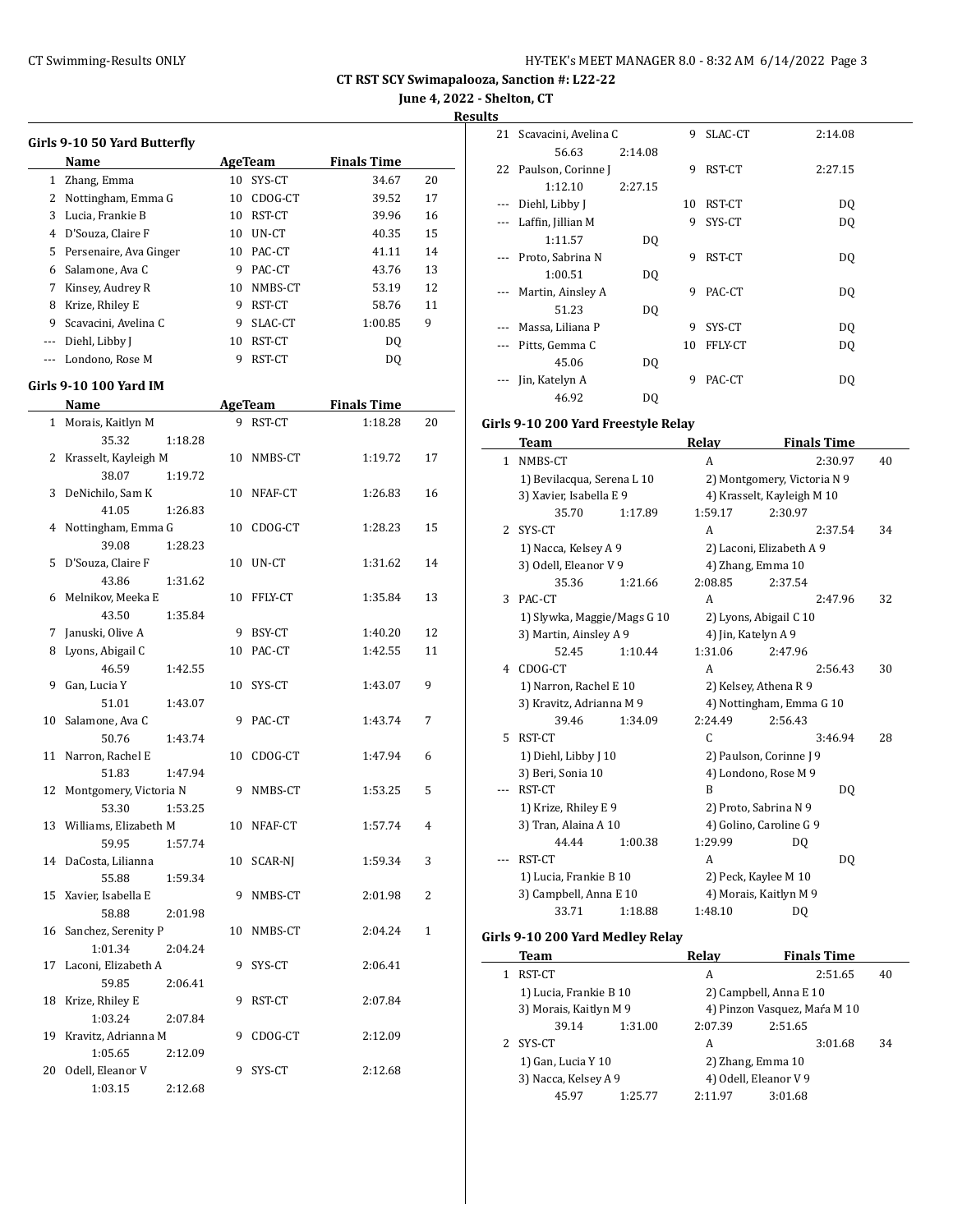**June 4, 2022 - Shelton, CT**

#### **Results**

|   | (Girls 9-10 200 Yard Medley Relay) |         |                   |                            |    |
|---|------------------------------------|---------|-------------------|----------------------------|----|
|   | Team                               |         | Relay             | <b>Finals Time</b>         |    |
| 3 | PAC-CT                             |         | A                 | 3:03.07                    | 32 |
|   | 1) Lyons, Abigail C 10             |         |                   | 2) Salamone, Ava C 9       |    |
|   | 3) Persenaire, Ava Ginger 10       |         |                   | 4) Martin, Ainsley A 9     |    |
|   | 47.67                              | 1:08.65 | 1:48.20           | 3:03.07                    |    |
| 4 | CDOG-CT                            |         | A                 | 3:30.31                    | 30 |
|   | 1) Kelsey, Athena R 9              |         |                   | 2) Kravitz, Adrianna M 9   |    |
|   | 3) Nottingham, Emma G 10           |         |                   | 4) Narron, Rachel E 10     |    |
|   | 1:06.32                            | 2:17.35 | 2:51.90           | 3:30.31                    |    |
| 5 | NMBS-CT                            |         | A                 | 3:37.01                    | 28 |
|   | 1) Bevilacqua, Serena L 10         |         |                   | 2) Krasselt, Kayleigh M 10 |    |
|   | 3) Montgomery, Victoria N 9        |         |                   | 4) Xavier, Isabella E 9    |    |
|   | 52.21                              | 2:15.48 | 2:53.24           | 3:37.01                    |    |
| 6 | RST-CT                             |         | C.                | 4:31.56                    | 26 |
|   | 1) Diehl, Libby J 10               |         |                   | 2) Paulson, Corinne J 9    |    |
|   | 3) Londono, Rose M 9               |         | 4) Beri, Sonia 10 |                            |    |
|   | 1:07.10                            | 2:27.17 | 4:31.56           |                            |    |
|   | RST-CT                             |         | B                 | DQ                         |    |
|   | 1) Tran, Alaina A 10               |         |                   | 2) Golino, Caroline G 9    |    |
|   | 3) Proto, Sabrina N 9              |         |                   | 4) Krize, Rhiley E 9       |    |
|   | 47.57                              | 1:41.48 | DQ                |                            |    |

#### **Girls 10 & Under 50 Yard Freestyle**

|       | Name                   |    | <b>AgeTeam</b> | <b>Finals Time</b> |                |
|-------|------------------------|----|----------------|--------------------|----------------|
| 1     | Zhang, Emma            | 10 | SYS-CT         | 30.95              | 20             |
| 2     | Krasselt, Kayleigh M   | 10 | NMBS-CT        | 31.04              | 17             |
| 3     | Lucia, Frankie B       | 10 | RST-CT         | 33.49              | 16             |
| 4     | Persenaire, Ava Ginger | 10 | PAC-CT         | 34.43              | 15             |
| 5     | DeNichilo, Sam K       | 10 | NFAF-CT        | 34.58              | 14             |
| 6     | Bevilacqua, Serena L   | 10 | NMBS-CT        | 35.73              | 13             |
| 7     | Nacca, Kelsey A        | 9  | SYS-CT         | 35.92              | 12             |
| 8     | Melnikov, Meeka E      | 10 | FFLY-CT        | 37.39              | 11             |
| 9     | Jin, Katelyn A         | 9  | PAC-CT         | 37.46              | 9              |
| 10    | Salamone, Ava C        | 9  | PAC-CT         | 37.69              | 7              |
| 11    | Campbell, Anna E       | 10 | RST-CT         | 37.90              | 6              |
| 12    | Keane, Rebecca G       | 8  | PAC-CT         | 37.94              | 5              |
| 13    | Kinsey, Audrey R       | 10 | NMBS-CT        | 38.43              | $\overline{4}$ |
| 14    | Pitts, Gemma C         | 10 | FFLY-CT        | 38.47              | 3              |
| 15    | Lyons, Abigail C       | 10 | PAC-CT         | 38.48              | $\overline{2}$ |
| 16    | Gallant, Erin M        | 8  | RST-CT         | 38.52              | $\mathbf{1}$   |
| $*17$ | Golino, Caroline G     | 9  | RST-CT         | 40.02              |                |
| $*17$ | Gan, Lucia Y           | 10 | SYS-CT         | 40.02              |                |
| 19    | Narron, Rachel E       | 10 | CDOG-CT        | 40.08              |                |
| 20    | Perry, Violet A        | 10 | SLAC-CT        | 40.20              |                |
| 21    | Martin, Ainsley A      | 9  | PAC-CT         | 41.56              |                |
| 22    | Krize, Rhiley E        | 9  | RST-CT         | 42.20              |                |
| 23    | Sanchez, Serenity P    | 10 | NMBS-CT        | 42.46              |                |
| 24    | Xavier, Isabella E     | 9  | NMBS-CT        | 42.52              |                |
| 25    | Tran, Alaina A         | 10 | RST-CT         | 42.69              |                |
| 26    | DaCosta, Lilianna      | 10 | SCAR-NJ        | 42.79              |                |
| 27    | Peck, Kaylee M         | 10 | RST-CT         | 43.02              |                |
| 28    | Montgomery, Victoria N | 9  | NMBS-CT        | 43.62              |                |
| 29    | Londono, Rose M        | 9  | RST-CT         | 45.15              |                |
| 30    | Pinzon Vasquez, Mara M | 10 | RST-CT         | 45.24              |                |
| 31    | Williams, Elizabeth M  | 10 | NFAF-CT        | 45.59              |                |
| 32    | Cassone, Luna M        | 10 | FFLY-CT        | 45.98              |                |

| 33 | Goncalves, Olivia H   | 8  | RST-CT         | 46.17   |
|----|-----------------------|----|----------------|---------|
| 34 | Odell, Eleanor V      | 9  | SYS-CT         | 46.70   |
| 35 | Glus, Samantha V      | 8  | RST-CT         | 47.11   |
| 36 | Proto, Sabrina N      | 9  | RST-CT         | 47.62   |
| 37 | Laconi, Elizabeth A   | 9  | SYS-CT         | 48.45   |
| 38 | Massa, Liliana P      | 9  | SYS-CT         | 48.93   |
| 39 | Dias, Gabriela        | 10 | NMBS-CT        | 49.41   |
| 40 | Laffin, Jillian M     | 9  | SYS-CT         | 51.23   |
| 41 | Agosta, Annabelle E   | 10 | FFLY-CT        | 51.42   |
| 42 | Scavacini, Avelina C  | 9  | SLAC-CT        | 51.77   |
| 43 | Ucci, Skylar S        | 7  | RST-CT         | 52.07   |
| 44 | Kravitz, Adrianna M   | 9  | CDOG-CT        | 52.35   |
| 45 | Kelsey, Athena R      | 9  | CDOG-CT        | 53.80   |
| 46 | Joseph, Jaelle A      | 9  | FFLY-CT        | 53.95   |
| 47 | Nottingham, Hannah K  | 7  | CDOG-CT        | 54.53   |
| 48 | Liu, Angela X         | 6  | SCAR-NI        | 56.83   |
| 49 | Paulson, Corinne J    | 9  | RST-CT         | 57.05   |
| 50 | Ganesan, Maya         | 7  | RST-CT         | 57.09   |
| 51 | Diehl, Libby J        | 10 | RST-CT         | 57.87   |
| 52 | Iannotta, Abby R      | 8  | RST-CT         | 1:01.51 |
| 53 | Scinto, Lucia V       | 8  | FFLY-CT        | 1:03.10 |
| 54 | Slywka, Maggie/Mags G | 10 | PAC-CT         | 1:03.21 |
| 55 | Hubbard, Callie E     | 8  | PAC-CT         | 1:05.89 |
| 56 | Greco, Sloane M       | 7  | RST-CT         | 1:07.80 |
| 57 | Smith, Chloe D        | 10 | RST-CT         | 1:08.09 |
| 58 | Khatri, Ira           | 8  | SCAR-NI        | 1:12.89 |
| 59 | Beri, Sonia           | 10 | RST-CT         | 1:13.57 |
| 60 | Carroll, Sydney L     | 9  | FFLY-CT        | 1:15.61 |
| 61 | Truchel, Julia K      | 8  | <b>SCAR-NI</b> | 1:16.14 |

## **Girls 10 & Under 100 Yard Freestyle**

| Name |                           |         | AgeTeam         |           | <b>Finals Time</b> |      |
|------|---------------------------|---------|-----------------|-----------|--------------------|------|
|      | 1 Morais, Kaitlyn M       |         | 9               | RST-CT    | 1:07.61            | 20   |
|      | 31.52                     | 1:07.61 |                 |           |                    |      |
|      | 2 DeNichilo, Sam K        |         | 10              | NFAF-CT   | 1:16.42            | 17   |
|      | 35.71                     | 1:16.42 |                 |           |                    |      |
|      | 3 Persenaire, Ava Ginger  |         |                 | 10 PAC-CT | 1:18.86            | 16   |
| 4    | Jin, Katelyn A            |         | 9               | PAC-CT    | 1:24.61            | 15   |
|      | 39.88                     | 1:24.61 |                 |           |                    |      |
|      | 5 Lyons, Abigail C        |         | 10              | PAC-CT    | 1:25.68            | 14   |
|      | 42.03                     | 1:25.68 |                 |           |                    |      |
|      | *6 Salamone, Ava C        |         | 9               | PAC-CT    | 1:27.88            | 12.5 |
|      | 39.81                     | 1:27.88 |                 |           |                    |      |
|      | *6 Bevilacqua, Serena L   |         | 10              | NMBS-CT   | 1:27.88            | 12.5 |
|      | 40.91                     | 1:27.88 |                 |           |                    |      |
|      | 8 Martin, Ainsley A       |         | 9               | PAC-CT    | 1:30.63            | 11   |
|      | 44.43                     | 1:30.63 |                 |           |                    |      |
| 9    | Perry, Violet A           |         | 10              | SLAC-CT   | 1:31.58            | 9    |
|      | 43.14                     | 1:31.58 |                 |           |                    |      |
|      | 10 Golino, Caroline G     |         | 9               | RST-CT    | 1:37.08            | 7    |
|      | 45.09                     | 1:37.08 |                 |           |                    |      |
|      | 11 Tran, Alaina A         |         | 10              | RST-CT    | 1:37.54            | 6    |
| 12   | Peck, Kaylee M            |         | 10              | RST-CT    | 1:38.10            | 5    |
|      | 49.09                     | 1:38.10 |                 |           |                    |      |
|      | 13 DaCosta, Lilianna      |         | 10              | SCAR-NI   | 1:40.69            | 4    |
|      | 14 Pinzon Vasquez, Maŕa M |         | 10 <sup>1</sup> | RST-CT    | 1:42.41            | 3    |
|      | 48.41                     | 1:42.41 |                 |           |                    |      |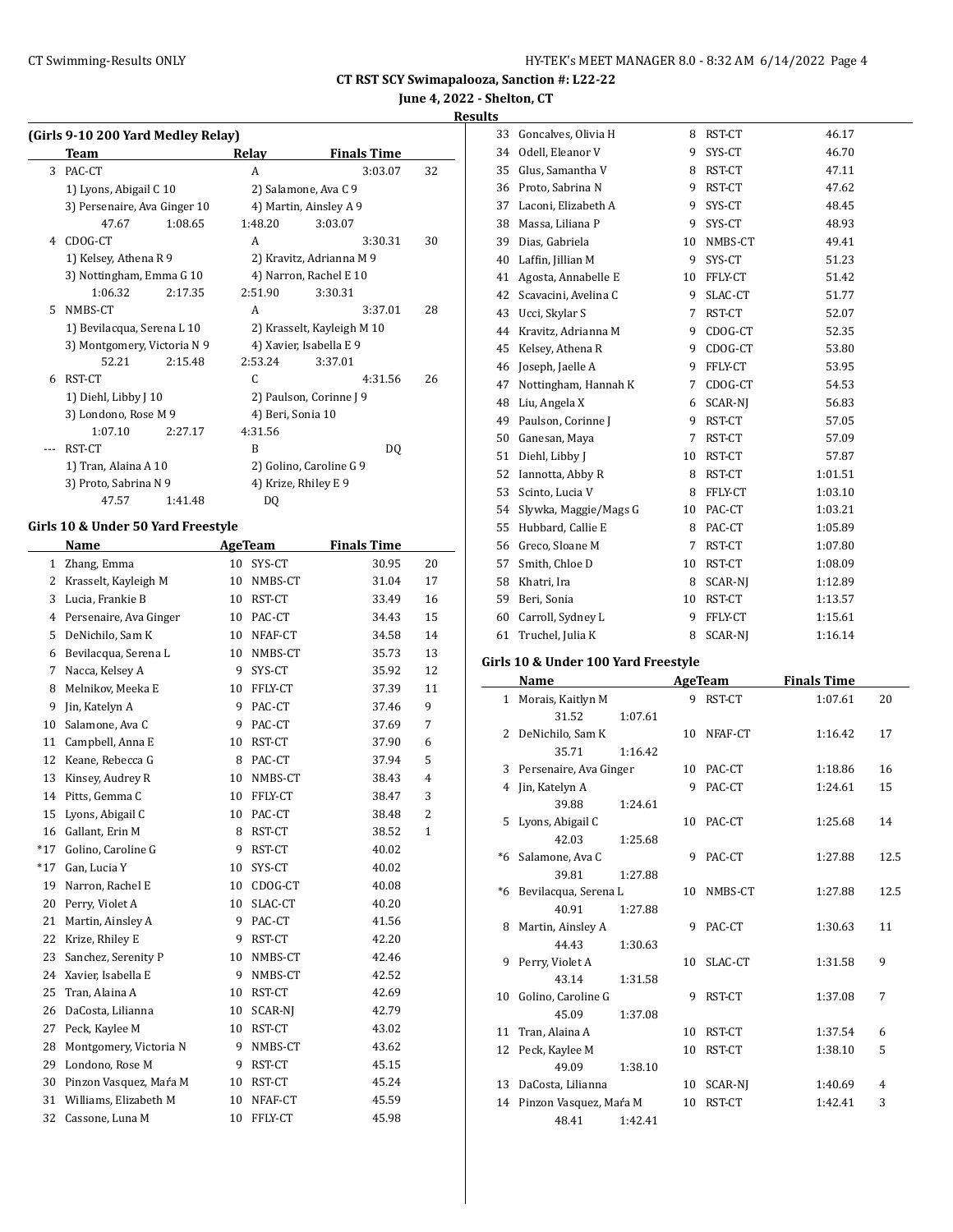**June 4, 2022 - Shelton, CT Results**

 $\overline{\phantom{a}}$ 

**(Girls 10 & Under 100 Yard Freestyle)**

|    | $\frac{1}{2}$ and $\frac{1}{2}$ $\frac{1}{2}$ $\frac{1}{2}$ and $\frac{1}{2}$ and $\frac{1}{2}$ and $\frac{1}{2}$ |         |    |            |                    |   |
|----|-------------------------------------------------------------------------------------------------------------------|---------|----|------------|--------------------|---|
|    | Name                                                                                                              |         |    | AgeTeam    | <b>Finals Time</b> |   |
|    | 15 Williams, Elizabeth M                                                                                          |         |    | 10 NFAF-CT | 1:43.92            | 2 |
|    | 48.87                                                                                                             | 1:43.92 |    |            |                    |   |
| 16 | Krize, Rhiley E                                                                                                   |         | 9  | RST-CT     | 1:45.07            | 1 |
|    | 16.82                                                                                                             | 1:45.07 |    |            |                    |   |
| 17 | Londono, Rose M                                                                                                   |         | 9  | RST-CT     | 1:47.69            |   |
|    | 47.73                                                                                                             | 1:47.69 |    |            |                    |   |
|    | 18 Proto, Sabrina N                                                                                               |         | 9  | RST-CT     | 1:49.12            |   |
|    | 52.08                                                                                                             | 1:49.12 |    |            |                    |   |
| 19 | Cassone, Luna M                                                                                                   |         | 10 | FFLY-CT    | 1:52.95            |   |
| 20 | Laconi, Elizabeth A                                                                                               |         | 9  | SYS-CT     | 1:54.61            |   |
| 21 | Glus, Samantha V                                                                                                  |         | 8  | RST-CT     | 1:56.08            |   |
|    | 22 Kelsey, Athena R                                                                                               |         | 9  | CDOG-CT    | 2:06.41            |   |
|    | 58.32                                                                                                             | 2:06.41 |    |            |                    |   |
| 23 | Paulson, Corinne J                                                                                                |         | 9  | RST-CT     | 2:12.57            |   |
|    | 1:02.84                                                                                                           | 2:12.57 |    |            |                    |   |
| 24 | Beri, Sonia                                                                                                       |         | 10 | RST-CT     | 2:37.69            |   |
|    |                                                                                                                   |         |    |            |                    |   |

## **Girls 10 & Under 200 Yard Freestyle**

 $\overline{\phantom{a}}$ 

L,

|              | Name                   |         | <b>AgeTeam</b> |         | <b>Finals Time</b> |    |
|--------------|------------------------|---------|----------------|---------|--------------------|----|
| $\mathbf{1}$ | Morais, Kaitlyn M      |         | 9 RST-CT       |         | 2:27.39            | 20 |
|              | 31.87                  | 1:09.64 | 1:48.97        | 2:27.39 |                    |    |
| 2            | Zhang, Emma            |         | 10 SYS-CT      |         | 2:28.73            | 17 |
|              | 33.12                  | 1:11.11 | 1:51.40        | 2:28.73 |                    |    |
| 3            | Lucia, Frankie B       |         | 10 RST-CT      |         | 2:41.65            | 16 |
|              | 37.44                  | 1:18.68 | 2:01.20        | 2:41.65 |                    |    |
| 4            | Nacca, Kelsey A        |         | 9 SYS-CT       |         | 2:42.56            | 15 |
|              | 37.30                  | 1:18.98 | 2:02.45        | 2:42.56 |                    |    |
| 5.           | Persenaire, Ava Ginger |         | 10 PAC-CT      |         | 2:54.46            | 14 |
|              | 38.99                  | 1:24.30 | 2:10.22        | 2:54.46 |                    |    |
| 6            | D'Souza, Claire F      |         | 10 UN-CT       |         | 2:55.20            | 13 |
|              | 40.62                  | 1:26.72 | 2:13.05        | 2:55.20 |                    |    |
| 7            | Perry, Violet A        |         | 10 SLAC-CT     |         | 3:07.30            | 12 |
|              | 40.24                  | 1:29.44 | 2:20.53        | 3:07.30 |                    |    |
| 8            | Campbell, Anna E       |         | 10 RST-CT      |         | 3:14.92            | 11 |
|              | 43.03                  | 1:32.31 | 2:24.21        | 3:14.92 |                    |    |
| 9            | Januski, Olive A       |         | 9 BSY-CT       |         | 3:24.73            | 9  |
|              | 44.05                  | 1:36.58 | 2:32.72        | 3:24.73 |                    |    |
| 10           | Golino, Caroline G     |         | 9 RST-CT       |         | 3:37.95            | 7  |
|              | 46.88                  | 1:43.66 | 2:39.73        | 3:37.95 |                    |    |
| 11           | Londono, Rose M        |         | 9 RST-CT       |         | 3:50.44            | 6  |
|              | 47.79                  | 1:48.12 | 2:50.20        | 3:50.44 |                    |    |

#### **Boys 8 & Under 25 Yard Freestyle**

|    | Name                 |   | AgeTeam        | <b>Finals Time</b> |    |
|----|----------------------|---|----------------|--------------------|----|
| 1  | Estrella, Rocco M    | 8 | PAC-CT         | 18.54              | 20 |
| 2  | Whitehead, Connor F  | 7 | RST-CT         | 20.26              | 17 |
| 3  | Ferris, Connor J     | 7 | RST-CT         | 20.30              | 16 |
| 4  | Peck, Lucas E        | 8 | RST-CT         | 20.59              | 15 |
| 5  | Safaverdi, Sam       | 7 | FFLY-CT        | 20.74              | 14 |
| 6  | Aliev, Luca M        | 8 | SCAR-NJ        | 20.96              | 13 |
| 7  | Goodman, Cole E      | 7 | RST-CT         | 21.26              | 12 |
| 8  | Fellner, Christopher | 8 | SCAR-NJ        | 21.53              | 11 |
| 9  | Machado, Rafael      | 8 | SCAR-NJ        | 21.64              | 9  |
| 10 | Castillo, Michael J  | 8 | SCAR-NJ        | 21.88              | 7  |
| 11 | Berenberg, Charlie R | 8 | <b>FFLY-CT</b> | 23.76              | 6  |

| ີ  |                          |   |                |       |              |
|----|--------------------------|---|----------------|-------|--------------|
| 12 | Bayazit, Areli           | 7 | <b>SCAR-NI</b> | 23.99 | 5            |
| 13 | Dube-Soucy, Silas E      | 8 | PAC-CT         | 24.05 | 4            |
| 14 | Kinsman, Manny E         | 8 | RST-CT         | 24.49 | 3            |
| 15 | Babington, Ryan J        | 7 | PAC-CT         | 24.52 | 2            |
| 16 | Stohr, Dylan J           | 8 | NMBS-CT        | 24.54 | $\mathbf{1}$ |
| 17 | Mulder, RJ J             | 7 | SCAR-NI        | 26.23 |              |
| 18 | Kalb, Hayden O           | 8 | RST-CT         | 27.99 |              |
| 19 | Chu, Austin              | 8 | <b>SCAR-NI</b> | 28.23 |              |
| 20 | D?souza, Noah A          | 7 | BSY-CT         | 28.26 |              |
| 21 | Prokhorov, Erik          | 8 | FFLY-CT        | 29.46 |              |
| 22 | Wilson, Colin J          | 8 | RST-CT         | 29.72 |              |
| 23 | Mastropietro, Dominick V | 7 | <b>SCAR-NI</b> | 30.86 |              |
| 24 | Tuozzoli, Josh E         | 7 | NMBS-CT        | 31.67 |              |
| 25 | Corsillo, Nicholas L     | 7 | RST-CT         | 32.14 |              |
| 26 | Levenkov, Leonard        | 6 | SCAR-NI        | 32.52 |              |
| 27 | Malyshev, Igor           | 7 | <b>SCAR-NI</b> | 34.36 |              |

#### **Boys 8 & Under 25 Yard Backstroke**

|         | Name                     |   | <b>AgeTeam</b> | <b>Finals Time</b> |                |
|---------|--------------------------|---|----------------|--------------------|----------------|
| 1       | Piccirillo, Zac T        | 8 | PAC-CT         | 22.11              | 20             |
| 2       | Persenaire, Remy R       | 8 | PAC-CT         | 22.22              | 17             |
| 3       | Estrella, Rocco M        | 8 | PAC-CT         | 23.44              | 16             |
| 4       | Goodman, Cole E          | 7 | RST-CT         | 24.16              | 15             |
| 5       | Berenberg, Charlie R     | 8 | FFLY-CT        | 24.52              | 14             |
| 6       | Castillo, Michael J      | 8 | SCAR-NI        | 24.89              | 13             |
| 7       | Dube-Soucy, Silas E      | 8 | PAC-CT         | 25.34              | 12             |
| 8       | Safaverdi, Sam           | 7 | FFLY-CT        | 25.68              | 11             |
| 9       | Peck, Lucas E            | 8 | RST-CT         | 25.70              | 9              |
| 10      | Machado, Rafael          | 8 | SCAR-NJ        | 25.77              | 7              |
| 11      | Stohr, Dylan J           | 8 | NMBS-CT        | 26.14              | 6              |
| 12      | Corsillo, Nicholas L     | 7 | RST-CT         | 26.47              | 5              |
| 13      | Mulder, RJ J             | 7 | SCAR-NI        | 26.97              | $\overline{4}$ |
| 14      | Babington, Ryan J        | 7 | PAC-CT         | 27.44              | 3              |
| 15      | Aliev, Luca M            | 8 | SCAR-NJ        | 27.65              | 2              |
| 16      | Fellner, Christopher     | 8 | SCAR-NJ        | 27.77              | $\mathbf{1}$   |
| 17      | D?souza, Noah A          | 7 | BSY-CT         | 30.08              |                |
| 18      | Bayazit, Areli           | 7 | SCAR-NI        | 30.16              |                |
| 19      | Wilson, Colin J          | 8 | RST-CT         | 30.46              |                |
| 20      | Prokhorov, Erik          | 8 | FFLY-CT        | 31.20              |                |
| 21      | Kinsman, Manny E         | 8 | RST-CT         | 31.79              |                |
| 22      | Mastropietro, Dominick V | 7 | SCAR-NJ        | 32.74              |                |
| 23      | Levenkov, Leonard        | 6 | SCAR-NJ        | 33.33              |                |
| 24      | Kalb, Hayden O           | 8 | RST-CT         | 34.36              |                |
| 25      | Tuozzoli, Josh E         | 7 | NMBS-CT        | 35.00              |                |
| 26      | Malyshev, Igor           | 7 | SCAR-NJ        | 36.33              |                |
| $- - -$ | Chu, Austin              | 8 | <b>SCAR-NI</b> | DQ                 |                |

#### **Boys 8 & Under 25 Yard Breaststroke**

|   | Name                   |   | AgeTeam        | <b>Finals Time</b> |       |    |
|---|------------------------|---|----------------|--------------------|-------|----|
|   | Rubio, Matteo          | 8 | RST-CT         |                    | 23.29 | 20 |
|   | 2 Kinsey, Fletcher W   | 8 | NMBS-CT        |                    | 26.87 | 17 |
|   | 3 Wilhelm, Declan R    | 8 | BSY-CT         |                    | 28.77 | 16 |
| 4 | Castillo, Michael J    | 8 | <b>SCAR-NI</b> |                    | 29.27 | 15 |
|   | 5 Berenberg, Charlie R | 8 | FFLY-CT        |                    | 30.98 | 14 |
| 6 | Babington, Ryan J      |   | PAC-CT         |                    | 32.84 | 13 |
|   | Ferris, Connor J       |   | RST-CT         |                    | 32.94 | 12 |
| 8 | Bayazit, Areli         |   | <b>SCAR-NI</b> |                    | 34.51 | 11 |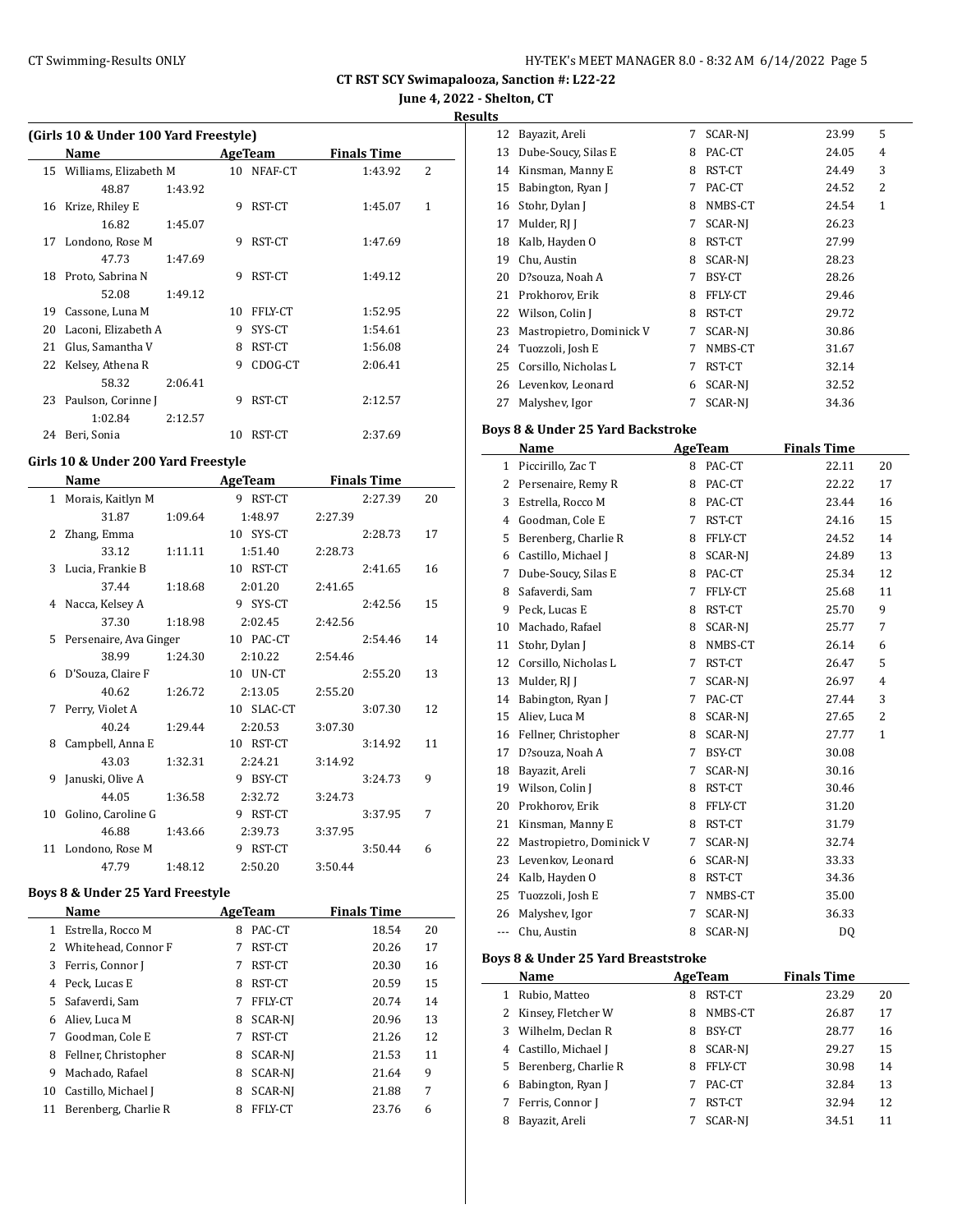| HY-TEK's MEET MANAGER 8.0 - 8:32 AM 6/14/2022 Page 6 |  |
|------------------------------------------------------|--|
|------------------------------------------------------|--|

**CT RST SCY Swimapalooza, Sanction #: L22-22**

**June 4, 2022 - Shelton, CT**

**Results**

|          | (Boys 8 & Under 25 Yard Breaststroke) |   |         |                    |   | 2 | SCAR-NI                |
|----------|---------------------------------------|---|---------|--------------------|---|---|------------------------|
|          | <b>Name</b>                           |   | AgeTeam | <b>Finals Time</b> |   |   | 1) Park, Ethan 8       |
| 9        | Fellner, Christopher                  | 8 | SCAR-NI | 35.48              | 9 |   | 3) Maliszewski, Max    |
| 10       | Machado, Rafael                       | 8 | SCAR-NI | 36.18              | 7 |   | 52.04                  |
| 11       | Stohr, Dylan J                        | 8 | NMBS-CT | 36.91              | 6 |   | RST-CT                 |
|          | 12 Peck, Lucas E                      | 8 | RST-CT  | 48.39              | 5 |   | 1) Goodman, Cole E     |
|          | Prokhorov, Erik                       | 8 | FFLY-CT | DQ                 |   |   | 3) Kalb, Hayden 08     |
|          | Wilson, Colin J                       | 8 | RST-CT  | DQ                 |   |   | Boys 8 & Under 100 Yar |
| $---$    | Goodman, Cole E                       |   | RST-CT  | DQ                 |   |   | <b>Team</b>            |
| $\cdots$ | Dube-Soucy, Silas E                   | 8 | PAC-CT  | DQ                 |   |   | RST-CT                 |
|          | Tuozzoli, Josh E                      |   | NMBS-CT | DQ                 |   |   | 1) Ferris, Connor J 7  |
|          | Mastropietro, Dominick V              |   | SCAR-NI | DQ                 |   |   | 3) Whitehead, Conno    |
|          | Kinsman, Manny E                      | 8 | RST-CT  | DQ                 |   |   | 51.93                  |

## **Boys 8 & Under 25 Yard Butterfly**

|    | Name               |   | AgeTeam | <b>Finals Time</b> |    |
|----|--------------------|---|---------|--------------------|----|
| 1  | Persenaire, Remy R | 8 | PAC-CT  | 20.77              | 20 |
| 2  | Rubio, Matteo      | 8 | RST-CT  | 21.07              | 17 |
| 3  | Piccirillo, Zac T  | 8 | PAC-CT  | 21.56              | 16 |
| 4  | Safaverdi, Sam     |   | FFLY-CT | 24.03              | 15 |
| 5. | Aliev, Luca M      | 8 | SCAR-NI | 28.03              | 14 |
| 6  | Peck, Lucas E      | 8 | RST-CT  | 36.74              | 13 |
|    | Babington, Ryan J  |   | PAC-CT  | DO.                |    |
|    | Kinsey, Fletcher W | 8 | NMBS-CT | DO.                |    |
|    | Estrella, Rocco M  |   | PAC-CT  | DO                 |    |

#### **Boys 8 & Under 100 Yard IM**

|                | Name                     |                |   | <b>AgeTeam</b> | <b>Finals Time</b> |    |
|----------------|--------------------------|----------------|---|----------------|--------------------|----|
| $\mathbf{1}$   | Wilhelm, Declan R        |                | 8 | BSY-CT         | 1:52.45            | 20 |
|                | 54.37                    | 1:52.45        |   |                |                    |    |
| $\overline{2}$ | Whitehead, Connor F      |                | 7 | RST-CT         | 1:56.13            | 17 |
|                | 54.07                    | 1:56.13        |   |                |                    |    |
| 3              | Safaverdi, Sam           |                | 7 | FFLY-CT        | 2:00.01            | 16 |
|                | 54.09                    | 2:00.01        |   |                |                    |    |
| 4              | Castillo, Michael J      |                | 8 | SCAR-NJ        | 2:01.07            | 15 |
|                | 56.87                    | 2:01.07        |   |                |                    |    |
| 5.             | Aliev, Luca M            |                | 8 | SCAR-NJ        | 2:13.65            | 14 |
|                | 1:04.73                  | 2:13.65        |   |                |                    |    |
|                | Mulder, RJ J             |                | 7 | <b>SCAR-NI</b> | DQ                 |    |
|                | 1:13.98                  | DQ             |   |                |                    |    |
|                | Fellner, Christopher     |                | 8 | SCAR-NJ        | DQ                 |    |
|                | 1:14.20                  | DQ             |   |                |                    |    |
|                | Bayazit, Areli           |                | 7 | <b>SCAR-NI</b> | DQ                 |    |
|                | 1:23.70                  | DQ             |   |                |                    |    |
|                | Kinsey, Fletcher W       |                | 8 | NMBS-CT        | DQ                 |    |
|                | 56.09                    | DO.            |   |                |                    |    |
|                | Machado, Rafael          |                | 8 | <b>SCAR-NI</b> | DQ                 |    |
|                | 1:05.11                  | D <sub>0</sub> |   |                |                    |    |
|                | Mastropietro, Dominick V |                | 7 | <b>SCAR-NI</b> | DQ                 |    |
|                | 1:14.25                  | DO             |   |                |                    |    |

#### **Boys 8 & Under 100 Yard Freestyle Relay**

| Team                     |         | Relav | <b>Finals Time</b>    |    |
|--------------------------|---------|-------|-----------------------|----|
| 1 RST-CT                 |         | А     | 1:23.48               | 40 |
| 1) Whitehead, Connor F 7 |         |       | 2) Ferris, Connor J 7 |    |
| 3) Peck, Lucas E 8       |         |       | 4) Rubio, Matteo 8    |    |
| 50.24                    | 1:23.48 |       |                       |    |

| 2 | SCAR-NI                            | A                         | 1:29.98 | 34 |
|---|------------------------------------|---------------------------|---------|----|
|   | 1) Park, Ethan 8                   | 2) Machado, Rafael 8      |         |    |
|   | 3) Maliszewski, Maxton F 8         | 4) Castillo, Michael J 8  |         |    |
|   | 52.04<br>1:29.98                   |                           |         |    |
| 3 | RST-CT                             | B                         | 1:51.13 | 32 |
|   | 1) Goodman, Cole E 7               | 2) Corsillo, Nicholas L 7 |         |    |
|   | 3) Kalb, Hayden 08                 | 4) Kinsman, Manny E 8     |         |    |
|   | ys 8 & Under 100 Yard Medley Relay |                           |         |    |

#### **Boys 8 & Under 100 Yard Medley Relay**

| Team                     | Relav                  | <b>Finals Time</b> |    |
|--------------------------|------------------------|--------------------|----|
| RST-CT                   | A                      | 1:44.38            | 40 |
| 1) Ferris, Connor J 7    | 2) Rubio, Matteo 8     |                    |    |
| 3) Whitehead, Connor F 7 | 4) Kalb, Hayden 08     |                    |    |
| 51.93<br>1:44.38         |                        |                    |    |
| PAC-CT                   | А                      | 1:44.47            | 34 |
| 1) Dube-Soucy, Silas E 8 | 2) Babington, Ryan J 7 |                    |    |
| 3) Persenaire, Remy R 8  | 4) Piccirillo, Zac T 8 |                    |    |
| 1:07.45<br>1:44.47       |                        |                    |    |

### **Boys 9-10 50 Yard Backstroke**

|       | Name                       |    | <b>AgeTeam</b> | <b>Finals Time</b> |                |  |
|-------|----------------------------|----|----------------|--------------------|----------------|--|
| 1     | Pfrommer, Brayden D        | 10 | SYS-CT         | 35.81              | 20             |  |
| 2     | Su, Aidan Z                | 10 | SYS-CT         | 36.68              | 17             |  |
| 3     | Dimock, Daniel J           | 10 | NMBS-CT        | 39.56              | 16             |  |
| 4     | Eannotti, Hunter X         | 9  | RST-CT         | 42.97              | 15             |  |
| 5     | Clementine Boqueho, Max    | 10 | PAC-CT         | 43.64              | 14             |  |
| 6     | Candelora, Dan The Man J   | 9  | SLAC-CT        | 44.85              | 13             |  |
| 7     | Gunasekarampulle, Kieran R | 10 | FFLY-CT        | 44.94              | 12             |  |
| 8     | McCann, Aidan M            | 10 | RST-CT         | 46.63              | 11             |  |
| 9     | Ruiz, Logan N              | 10 | FFLY-CT        | 48.30              | 9              |  |
| 10    | Chen, Ethan W              | 10 | SYS-CT         | 48.55              | 7              |  |
| 11    | Perez, Julien D            | 9  | NFAF-CT        | 51.41              | 6              |  |
| 12    | Maningas, Eli P            | 10 | NMBS-CT        | 52.94              | 5              |  |
| 13    | Kinsman, Dougie B          | 10 | RST-CT         | 53.08              | $\overline{4}$ |  |
| 14    | Citsay, Luke H             | 10 | RST-CT         | 53.13              | 3              |  |
| 15    | Signorello, Benjamin R     | 9  | SLAC-CT        | 53.25              | 2              |  |
| 16    | Millott, Dennis J          | 10 | RST-CT         | 54.66              | $\mathbf{1}$   |  |
| 17    | Kavasansky, Christopher T  | 10 | RST-CT         | 55.86              |                |  |
| 18    | Michaux, Ethan A           | 9  | NMBS-CT        | 58.92              |                |  |
| 19    | Briggs, Carson R           | 9  | CDOG-CT        | 1:08.31            |                |  |
| 20    | Gould, Jonny A             | 10 | SYS-CT         | 1:21.34            |                |  |
| ---   | Mayimona, Francisco B      | 10 | BSY-CT         | DO.                |                |  |
| $---$ | Palmas, Davi C             | 10 | PAC-CT         | DQ                 |                |  |

#### **Boys 9-10 50 Yard Breaststroke**

|    | Name                       |    | AgeTeam | <b>Finals Time</b> |    |
|----|----------------------------|----|---------|--------------------|----|
| 1  | Pfrommer, Brayden D        | 10 | SYS-CT  | 40.40              | 20 |
| 2  | Douglass, Ryan M           | 10 | SLAC-CT | 44.34              | 17 |
| 3  | Rivera, Mattias E          | 10 | NFAF-CT | 44.48              | 16 |
| 4  | Anderson, Dylan A          | 10 | NMBS-CT | 46.90              | 15 |
| 5. | Su, Aidan Z                | 10 | SYS-CT  | 48.20              | 14 |
| 6  | Chen, Ethan W              | 10 | SYS-CT  | 52.49              | 13 |
| 7  | Pfrommer, Lucas A          | 9  | SYS-CT  | 52.81              | 12 |
| 8  | Eannotti, Hunter X         | 9  | RST-CT  | 52.99              | 11 |
| 9  | Gunasekarampulle, Kieran R | 10 | FFLY-CT | 53.03              | 9  |
| 10 | Brandom, Gregory L         | 9  | CDOG-CT | 53.32              | 7  |
| 11 | Palmas, Davi C             | 10 | PAC-CT  | 54.16              | 6  |
| 12 | Millott, Michael C         | 10 | RST-CT  | 57.90              | 5  |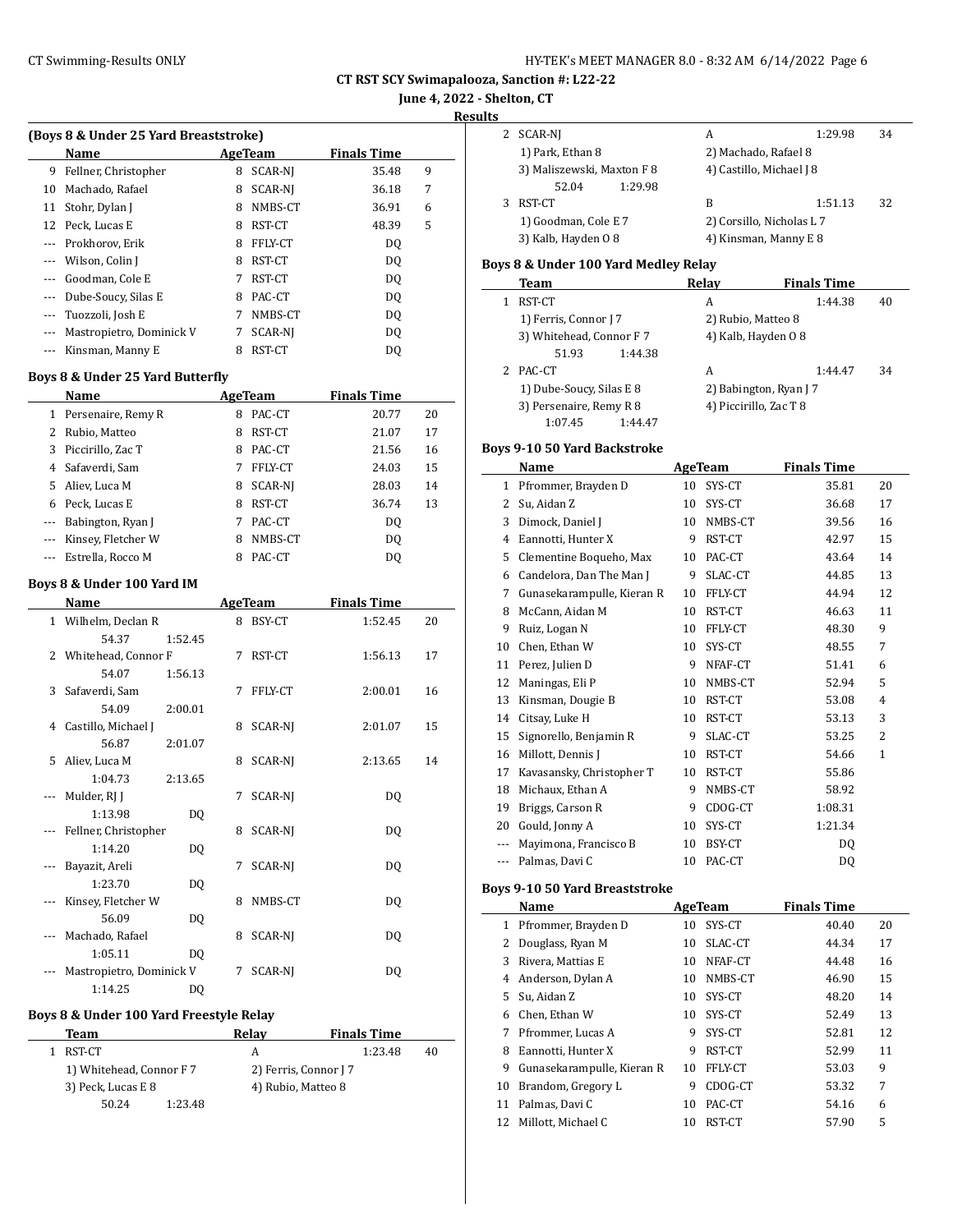**June 4, 2022 - Shelton, CT**

**Results**

|                       | (Boys 9-10 50 Yard Breaststroke)     |    |                    |                    |    |
|-----------------------|--------------------------------------|----|--------------------|--------------------|----|
|                       | Name                                 |    | AgeTeam            | <b>Finals Time</b> |    |
|                       | 13 Michaux, Ethan A                  | 9  | NMBS-CT            | 1:13.39            | 4  |
|                       | --- Candelora, Dan The Man J         | 9  | SLAC-CT            | DQ                 |    |
|                       | --- Kavasansky, Christopher T        |    | 10 RST-CT          | DQ                 |    |
|                       | --- Perez, Julien D                  | 9  | NFAF-CT            | DQ                 |    |
|                       | Boys 9-10 50 Yard Butterfly          |    |                    |                    |    |
|                       | Name                                 |    | AgeTeam            | <b>Finals Time</b> |    |
|                       | 1 Villarreal Rodriguez, Roberto      | 10 | CDOG-CT            | 36.79              | 20 |
| $\mathbf{2}^{\prime}$ | Daukas, Charlie L                    | 9  | PAC-CT             | 38.59              | 17 |
| 3                     | Vasquez-Amaya, Dereck Y              |    | 10 NMBS-CT         | 40.84              | 16 |
|                       | 4 Anderson, Dylan A                  |    | 10 NMBS-CT         | 44.43              | 15 |
| 5                     | Millott, Michael C                   |    | 10 RST-CT          | 46.86              | 14 |
| 6                     | Candelora, Dan The Man J             |    | 9 SLAC-CT          | 51.12              | 13 |
| 7                     | Pfrommer, Lucas A                    | 9. | SYS-CT             | 51.23              | 12 |
| 8                     | Staffey, Grady D                     |    | 9 BSY-CT           | 52.69              | 11 |
| ---                   | Mayimona, Francisco B                | 10 | BSY-CT             | DQ                 |    |
| $\cdots$              | Bernardi, Mason K                    | 10 | NMBS-CT            | <b>DQ</b>          |    |
|                       |                                      |    |                    |                    |    |
|                       | <b>Boys 9-10 100 Yard IM</b><br>Name |    |                    | <b>Finals Time</b> |    |
|                       | 1 Villarreal Rodriguez, Roberto      | 10 | AgeTeam<br>CDOG-CT | 1:20.50            | 20 |
|                       | 36.89<br>1:20.50                     |    |                    |                    |    |
| 2                     | Rivera, Mattias E                    | 10 | NFAF-CT            | 1:24.35            | 17 |
|                       | 39.24<br>1:24.35                     |    |                    |                    |    |
| 3                     | Daukas, Charlie L                    | 9  | PAC-CT             | 1:27.48            | 16 |
|                       | 39.53<br>1:27.48                     |    |                    |                    |    |
| 4                     | Su, Aidan Z                          | 10 | SYS-CT             | 1:28.97            | 15 |
|                       | 40.66<br>1:28.97                     |    |                    |                    |    |
| 5                     | Anderson, Dylan A                    | 10 | NMBS-CT            | 1:36.16            | 14 |
|                       | 46.76<br>1:36.16                     |    |                    |                    |    |
| 6                     | Pfrommer, Lucas A                    | 9  | SYS-CT             | 1:40.31            | 13 |
|                       | 49.12<br>1:40.31                     |    |                    |                    |    |
| 7                     | Gunasekarampulle, Kieran R           | 10 | FFLY-CT            | 1:41.38            | 12 |
|                       | 49.64<br>1:41.38                     |    |                    |                    |    |
| 8                     | Millott, Michael C                   | 10 | RST-CT             | 1:41.76            | 11 |
|                       | 46.90<br>1:41.76                     |    |                    |                    |    |
| 9                     | McCann, Aidan M                      | 10 | RST-CT             | 1:45.12            | 9  |
|                       | 51.77<br>1:45.12                     |    |                    |                    |    |
|                       | 10 Brandom, Gregory L                | 9  | CDOG-CT            | 1:45.16            | 7  |
|                       | 50.05<br>1:45.16                     |    |                    |                    |    |
| 11                    | Bernardi, Mason K                    | 10 | NMBS-CT            | 1:49.98            | 6  |
|                       | 53.82<br>1:49.98                     |    |                    |                    |    |
| 12                    | Kinsman, Dougie B                    | 10 | RST-CT             | 1:54.08            | 5  |
|                       | 58.52<br>1:54.08                     |    |                    |                    |    |
| 13                    | Maningas, Eli P                      | 10 | NMBS-CT            | 1:59.44            | 4  |
|                       | 58.61<br>1:59.44<br>Gould, Jonny A   |    |                    |                    |    |
| 14                    | 1:26.49                              | 10 | SYS-CT             | 2:37.13            | 3  |
| ---                   | 2:37.13<br>Ruiz, Logan N             | 10 | FFLY-CT            | DQ                 |    |
|                       | 1:00.42                              | DQ |                    |                    |    |
| ---                   | Perez, Julien D                      | 9  | NFAF-CT            | DQ                 |    |
|                       | 1:01.03                              | DQ |                    |                    |    |
| ---                   | Clementine Boqueho, Max              |    | 10 PAC-CT          | DQ                 |    |
|                       | 48.34                                | DQ |                    |                    |    |

|              | Team                              | Relay   |                         | <b>Finals Time</b>            |    |
|--------------|-----------------------------------|---------|-------------------------|-------------------------------|----|
| $\mathbf{1}$ | NMBS-CT                           |         | A                       | 2:24.68                       | 40 |
|              | 1) Dimock, Daniel J 10            |         |                         | 2) Bernardi, Mason K 10       |    |
|              | 3) Anderson, Dylan A 10           |         |                         | 4) Vasquez-Amaya, Dereck Y 10 |    |
|              | 34.34<br>1:17.19                  |         | 1:50.77                 | 2:24.68                       |    |
| 2            | RST-CT                            |         | A                       | 2:28.54                       | 34 |
|              | 1) Millott, Michael C 10          |         | 2) Millott, Dennis J 10 |                               |    |
|              | 3) Kinsman, Dougie B 10           |         | 4) Eannotti, Hunter X 9 |                               |    |
|              | 38.72<br>1:16.84                  |         | 1:36.86                 | 2:28.54                       |    |
| 3            | SYS-CT                            |         | A                       | 2:32.16                       | 32 |
|              | 1) Pfrommer, Brayden D 10         |         | 2) Su, Aidan Z 10       |                               |    |
|              | 3) Pfrommer, Lucas A 9            |         | 4) Gould, Jonny A 10    |                               |    |
|              | 30.94<br>1:02.58                  |         | 1:40.61                 | 2:32.16                       |    |
|              | Boys 9-10 200 Yard Medley Relay   |         |                         |                               |    |
|              | Team                              | Relay   |                         | <b>Finals Time</b>            |    |
| $\mathbf{1}$ | SYS-CT                            |         | A                       | 2:48.52                       | 40 |
|              | 1) Su, Aidan Z 10                 |         |                         | 2) Pfrommer, Lucas A 9        |    |
|              | 3) Pfrommer, Brayden D 10         |         | 4) Chen, Ethan W 10     |                               |    |
|              | 37.19<br>1:28.69                  |         | 2:06.55                 | 2:48.52                       |    |
| 2            | NMBS-CT                           |         | A                       | 2:57.93                       | 34 |
|              | 1) Maningas, Eli P 10             |         |                         | 2) Anderson, Dylan A 10       |    |
|              | 3) Vasquez-Amaya, Dereck Y 10     |         | 4) Dimock, Daniel J 10  |                               |    |
|              | 55.87<br>1:39.34                  |         | 2:22.16                 | 2:57.93                       |    |
| 3            | RST-CT                            |         | A                       | 3:02.63                       | 32 |
|              | 1) McCann, Aidan M 10             |         | 2) Millott, Dennis J 10 |                               |    |
|              | 3) Millott, Michael C 10          |         | 4) Eannotti, Hunter X 9 |                               |    |
|              | 48.35<br>1:58.02                  |         | 2:29.33                 | 3:02.63                       |    |
|              | Boys 10 & Under 50 Yard Freestyle |         |                         |                               |    |
|              | Name                              | AgeTeam |                         | <b>Finals Time</b>            |    |
|              | 1 Pfrommer, Brayden D             |         | 10 SYS-CT               | 30.39                         | 20 |
|              | 2 Rivera, Mattias E               |         | 10 NFAF-CT              | 30.78                         | 17 |
|              | 3 Su, Aidan Z                     |         | 10 SYS-CT               | 32.23                         | 16 |
|              | 4 Eannotti, Hunter X              | 9       | RST-CT                  | 32.27                         | 15 |
| 5            | Daukas, Charlie L                 | 9       | PAC-CT                  | 32.95                         | 14 |
|              | 6 Dimock, Daniel J                |         | 10 NMBS-CT              | 34.15                         | 13 |
| 7            | Clementine Boqueho, Max           |         | 10 PAC-CT               | 34.23                         | 12 |
| 8            | Vasquez-Amaya, Dereck Y           |         | 10 NMBS-CT              | 34.38                         | 11 |
| 9            | Gunasekarampulle, Kieran R        | 10      | FFLY-CT                 | 36.11                         | 9  |
| 10           | Rubio, Matteo                     | 8       | RST-CT                  | 36.79                         | 7  |
| 11           | McCann, Aidan M                   | 10      | RST-CT                  | 37.99                         | 6  |
| 12           | Persenaire, Remy R                | 8       | PAC-CT                  | 38.22                         | 5  |
| 13           | Candelora, Dan The Man J          | 9       | SLAC-CT                 | 38.28                         | 4  |
| 14           | Pfrommer, Lucas A                 | 9       | SYS-CT                  | 38.73                         | 3  |
| 15           | Millott, Michael C                | 10      | RST-CT                  | 39.24                         | 2  |
| 16           | Piccirillo, Zac T                 | 8       | PAC-CT                  | 39.25                         | 1  |
|              | Staffey, Grady D                  | 9       | BSY-CT                  | 39.40                         |    |
| 17           |                                   |         | RST-CT                  | 39.70                         |    |
| 18           | Kinsman, Dougie B                 | 10      |                         |                               |    |
| 19           | Palmas, Davi C                    | 10      | PAC-CT                  | 39.78                         |    |
| 20           | Millott, Dennis J                 | 10      |                         | 40.06                         |    |
| 21           | Chen, Ethan W                     | 10      | RST-CT<br>SYS-CT        | 40.28                         |    |

23 Bernardi, Mason K 10 NMBS-CT 41.40 24 Maningas, Eli P 10 NMBS-CT 42.58 25 Citsay, Luke H 10 RST-CT 43.28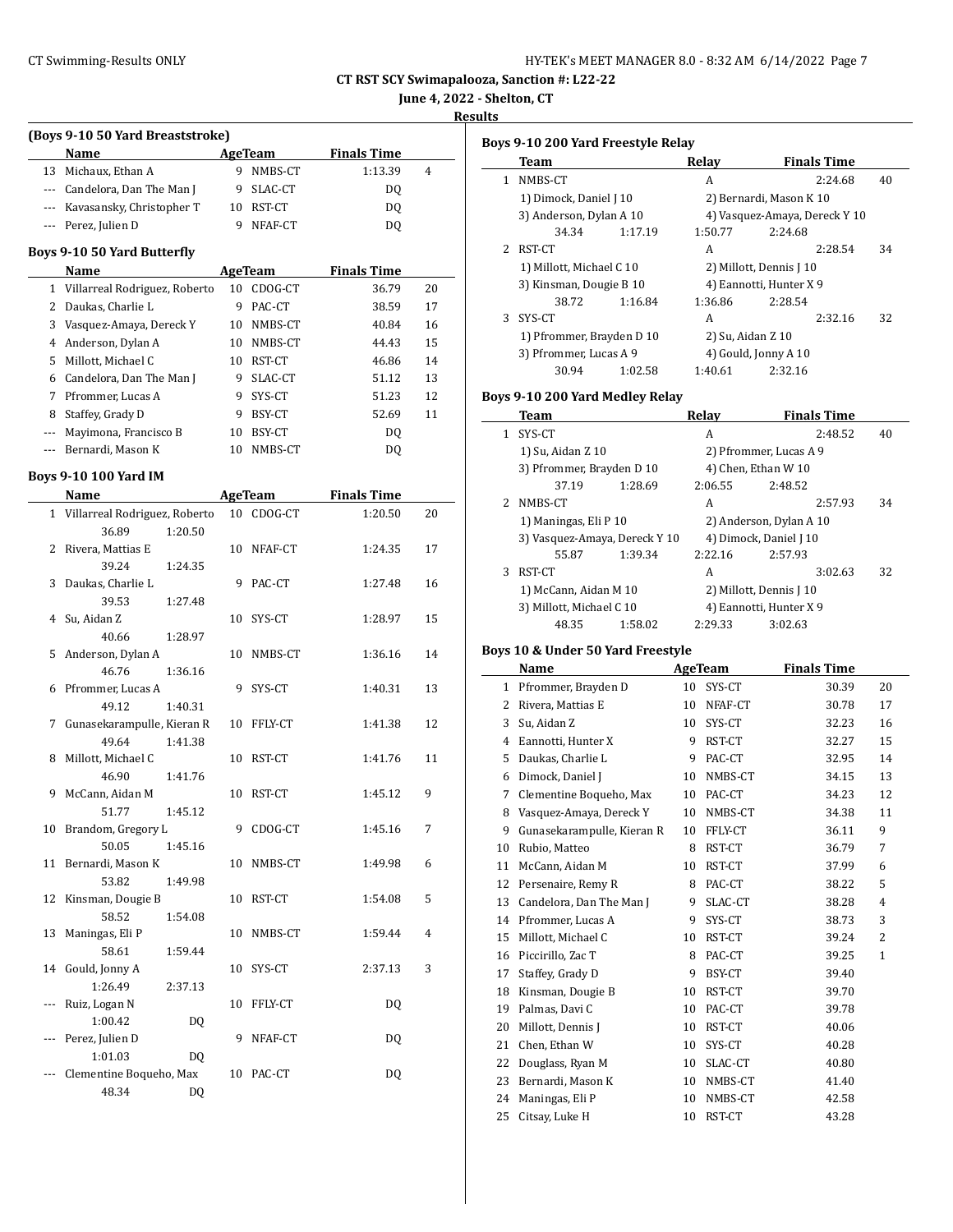**June 4, 2022 - Shelton, CT**

**Results**

| (Boys 10 & Under 50 Yard Freestyle) |                                    |         |                |                |                    |    |
|-------------------------------------|------------------------------------|---------|----------------|----------------|--------------------|----|
|                                     | Name                               |         |                | <b>AgeTeam</b> | <b>Finals Time</b> |    |
| 26                                  | Whitehead, Connor F                |         | 7              | RST-CT         | 44.10              |    |
| 27                                  | Ferris, Connor J                   |         | 7              | RST-CT         | 44.44              |    |
|                                     | 28 Wilhelm, Declan R               |         | 8              | BSY-CT         | 45.42              |    |
| 29                                  | Kavasansky, Christopher T          |         |                | 10 RST-CT      | 45.73              |    |
| 30                                  | Ruiz, Logan N                      |         |                | 10 FFLY-CT     | 46.01              |    |
| 31                                  | Mayimona, Francisco B              |         |                | 10 BSY-CT      | 46.07              |    |
| 32                                  | Signorello, Benjamin R             |         |                | 9 SLAC-CT      | 46.68              |    |
| 33                                  | Castillo, Michael J                |         |                | 8 SCAR-NJ      | 47.40              |    |
| 34                                  | Aliev, Luca M                      |         |                | 8 SCAR-NJ      | 48.82              |    |
| 35                                  | Machado, Rafael                    |         |                | 8 SCAR-NJ      | 49.12              |    |
| 36                                  | Kinsey, Fletcher W                 |         |                | 8 NMBS-CT      | 49.42              |    |
| 37                                  | Michaux, Ethan A                   |         |                | 9 NMBS-CT      | 50.37              |    |
| 38                                  | Goodman, Cole E                    |         |                | 7 RST-CT       | 50.52              |    |
| 39                                  | Fellner, Christopher               |         |                | 8 SCAR-NJ      | 50.59              |    |
| 40                                  | Gould, Jonny A                     |         |                | 10 SYS-CT      | 52.31              |    |
| 41                                  | Dube-Soucy, Silas E                |         |                | 8 PAC-CT       | 52.88              |    |
| 42                                  | Briggs, Carson R                   |         |                | 9 CDOG-CT      | 54.84              |    |
| 43                                  | Bayazit, Areli                     |         |                | 7 SCAR-NJ      | 55.91              |    |
| 44                                  | Berenberg, Charlie R               |         |                | 8 FFLY-CT      | 59.47              |    |
| 45                                  | Kinsman, Manny E                   |         |                |                |                    |    |
|                                     |                                    |         |                | 8 RST-CT       | 1:00.42            |    |
| 46                                  | Mulder, RJ J                       |         | 7              | SCAR-NJ        | 1:01.12            |    |
| 47                                  | Chu, Austin                        |         |                | 8 SCAR-NJ      | 1:01.15            |    |
| 48                                  | Corsillo, Nicholas L               |         | 7              | RST-CT         | 1:01.92            |    |
| 49                                  | Wilson, Colin J                    |         |                | 8 RST-CT       | 1:04.50            |    |
| 50                                  | D?souza, Noah A                    |         | 7 <sup>7</sup> | BSY-CT         | 1:04.96            |    |
| 51                                  | Kalb, Hayden O                     |         |                | 8 RST-CT       | 1:05.61            |    |
| 52                                  | Mastropietro, Dominick V           |         |                | 7 SCAR-NJ      | 1:07.81            |    |
| 53                                  | Prokhorov, Erik                    |         |                | 8 FFLY-CT      | 1:08.63            |    |
|                                     | 54 Levenkov, Leonard               |         |                | 6 SCAR-NJ      | 1:08.68            |    |
| 55                                  | Malyshev, Igor                     |         | 7              | SCAR-NJ        | 1:13.32            |    |
|                                     | Boys 10 & Under 100 Yard Freestyle |         |                |                |                    |    |
|                                     | Name                               |         |                | <b>AgeTeam</b> | <b>Finals Time</b> |    |
|                                     | 1 Villarreal Rodriguez, Roberto    |         |                | 10 CDOG-CT     | 1:07.00            | 20 |
|                                     | 32.42                              | 1:07.00 |                |                |                    |    |
| 2                                   | Rivera, Mattias E                  |         | 10             | NFAF-CT        | 1:08.79            | 17 |
|                                     | 32.90                              | 1:08.79 |                |                |                    |    |
|                                     | 3 Daukas, Charlie L                |         | 9              | PAC-CT         | 1:17.37            | 16 |
|                                     | 37.49                              | 1:17.37 |                |                |                    |    |
|                                     | 4 Vasquez-Amaya, Dereck Y          |         |                | 10 NMBS-CT     | 1:20.95            | 15 |
|                                     | 38.41                              | 1:20.95 |                |                |                    |    |
| 5                                   | Clementine Boqueho, Max            |         | 10             | PAC-CT         | 1:21.04            | 14 |
|                                     | 38.47                              | 1:21.04 |                |                |                    |    |
| 6                                   | Douglass, Ryan M                   |         | 10             | SLAC-CT        | 1:25.95            | 13 |
|                                     | 40.95                              | 1:25.95 |                |                |                    |    |
| 7                                   | McCann, Aidan M                    |         | 10             | RST-CT         | 1:26.93            | 12 |
|                                     | 42.81                              | 1:26.93 |                |                |                    |    |
| 8                                   | Palmas, Davi C                     |         |                | 10 PAC-CT      | 1:28.80            | 11 |
| 9                                   | Piccirillo, Zac T                  |         | 8              | PAC-CT         | 1:29.68            | 9  |
|                                     | 42.99                              | 1:29.68 |                |                |                    |    |
| 10                                  | Persenaire, Remy R                 |         |                | 8 PAC-CT       | 1:31.37            | 7  |
| 11                                  | Staffey, Grady D                   |         | 9              | BSY-CT         | 1:33.15            | 6  |
|                                     | 45.47                              | 1:33.15 |                |                |                    |    |
| 12                                  | Millott, Dennis J                  |         | 10             | RST-CT         | 1:33.66            | 5  |
|                                     | 43.29                              | 1:33.66 |                |                |                    |    |

| s  |                           |         |    |           |         |   |
|----|---------------------------|---------|----|-----------|---------|---|
| 13 | Chen, Ethan W             |         |    | 10 SYS-CT | 1:33.97 | 4 |
|    | 44.48                     | 1:33.97 |    |           |         |   |
|    | 14 Whitehead, Connor F    |         | 7  | RST-CT    | 1:37.18 | 3 |
|    | 45.31                     | 1:37.18 |    |           |         |   |
| 15 | Kinsman, Dougie B         |         | 10 | RST-CT    | 1:39.97 | 2 |
|    | 46.22                     | 1:39.97 |    |           |         |   |
| 16 | Ruiz, Logan N             |         | 10 | FFLY-CT   | 1:41.14 | 1 |
|    | 47.99                     | 1:41.14 |    |           |         |   |
|    | 17 Wilhelm, Declan R      |         | 8  | BSY-CT    | 1:42.84 |   |
|    | 48.04                     | 1:42.84 |    |           |         |   |
| 18 | Mayimona, Francisco B     |         | 10 | BSY-CT    | 1:43.69 |   |
| 19 | Citsay, Luke H            |         | 10 | RST-CT    | 1:47.30 |   |
| 20 | Ferris, Connor J          |         | 7  | RST-CT    | 1:49.97 |   |
|    | 50.41                     | 1:49.97 |    |           |         |   |
| 21 | Signorello, Benjamin R    |         | 9  | SLAC-CT   | 1:54.63 |   |
|    | 56.64                     | 1:54.63 |    |           |         |   |
| 22 | Kavasansky, Christopher T |         | 10 | RST-CT    | 1:58.09 |   |
|    | 56.57                     | 1:58.09 |    |           |         |   |
| 23 | Briggs, Carson R          |         | 9  | CDOG-CT   | 2:09.97 |   |
|    |                           |         |    |           |         |   |

#### **Boys 10 & Under 200 Yard Freestyle**

|    | Name                   |         |    | AgeTeam    |         | <b>Finals Time</b> |    |
|----|------------------------|---------|----|------------|---------|--------------------|----|
| 1  | Pfrommer, Brayden D    |         |    | 10 SYS-CT  |         | 2:25.12            | 20 |
|    | 34.13                  | 1:11.93 |    | 1:50.52    | 2:25.12 |                    |    |
| 2. | Dimock, Daniel J       |         |    | 10 NMBS-CT |         | 2:49.79            | 17 |
|    | 39.14                  | 1:23.31 |    | 2:08.49    | 2:49.79 |                    |    |
| 3  | Eannotti, Hunter X     |         |    | 9 RST-CT   |         | 2:50.33            | 16 |
|    | 38.41                  | 1:24.40 |    | 2:09.14    | 2:50.33 |                    |    |
| 4  | Daukas, Charlie L      |         |    | 9 PAC-CT   |         | 2:51.81            | 15 |
|    | 39.04                  | 1:23.51 |    | 2:09.89    | 2:51.81 |                    |    |
| 5  | Douglass, Ryan M       |         |    | 10 SLAC-CT |         | 3:04.92            | 14 |
|    | 41.44                  | 1:29.96 |    | 3:04.92    |         |                    |    |
| 6  | Rubio, Matteo          |         | 8  | RST-CT     |         | 3:05.49            | 13 |
|    | 41.34                  | 1:30.41 |    | 2:20.22    | 3:05.49 |                    |    |
| 7  | Staffey, Grady D       |         | 9  | BSY-CT     |         | 3:24.97            | 12 |
|    | 48.90                  | 1:43.69 |    | 2:37.19    | 3:24.97 |                    |    |
| 8  | Millott, Dennis J      |         | 10 | RST-CT     |         | 3:45.09            | 11 |
|    | 47.71                  | 1:44.74 |    | 2:46.19    | 3:45.09 |                    |    |
| 9  | Signorello, Benjamin R |         | 9  | SLAC-CT    |         | 3:57.88            | 9  |
|    | 52.86                  | 1:54.35 |    | 3:57.88    |         |                    |    |

#### **Mixed 8 & Under 100 Yard Freestyle Relay**

|    | <b>Team</b>                      | Relav   | <b>Finals Time</b>       |    |
|----|----------------------------------|---------|--------------------------|----|
| 1. | RST-CT                           | A       | 1:15.42                  | 40 |
|    | 1) Eannotti, Nora G W8           |         | 2) Gallant, Erin M W8    |    |
|    | 3) Whitehead, Connor F M7        |         | 4) Rubio, Matteo M8      |    |
|    | 37.38<br>1:15.42                 |         |                          |    |
|    | 2 PAC-CT                         | A       | 1:18.14                  | 34 |
|    | 1) Andrews, Thea G W7            |         | 2) Persenaire, Remy R M8 |    |
|    | 3) Piccirillo, Zac T M8          |         | 4) Keane, Rebecca G W8   |    |
|    | 42.45<br>1:18.14                 |         |                          |    |
| 3  | PAC-CT                           | B       | 1:34.72                  | 32 |
|    | 1) Dube-Soucy, Silas E M8        |         | 2) Hubbard, Callie E W8  |    |
|    | 3) Clementine Boqueho, Diane F W |         | 4) Estrella, Rocco M M8  |    |
|    | 56.27                            | 1:34.72 |                          |    |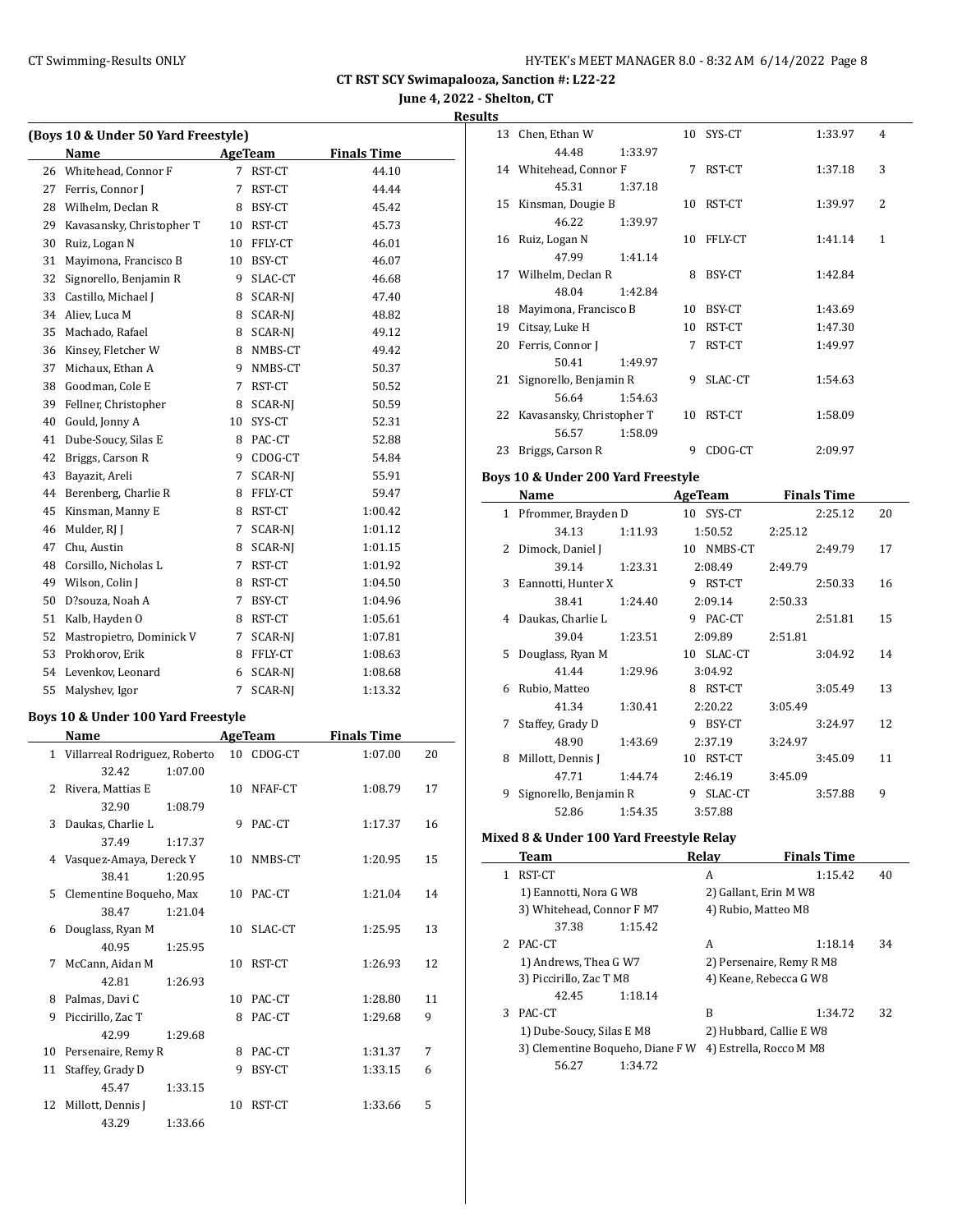# **June 4, 2022 - Shelton, CT**

**Results**

 $\frac{1}{2}$ 

| (Mixed 8 & Under 100 Yard Freestyle Relay) |  |  |  |
|--------------------------------------------|--|--|--|
|                                            |  |  |  |

|    | Team                       | Relay | <b>Finals Time</b>        |    |
|----|----------------------------|-------|---------------------------|----|
| 4  | RST-CT                     | C     | 1:36.75                   | 30 |
|    | 1) Ucci, Skylar S W7       |       | 2) Kinsman, Manny E M8    |    |
|    | 3) Goodman, Cole E M7      |       | 4) Goncalves, Olivia H W8 |    |
|    | 50.12<br>1:36.75           |       |                           |    |
| 5. | RST-CT                     | B     | 1:39.06                   | 28 |
|    | 1) Glus, Samantha V W8     |       | 2) Ferris, Connor J M7    |    |
|    | 3) Peck, Lucas E M8        |       | 4) Greco, Sloane M W7     |    |
|    | 49.55<br>1:39.06           |       |                           |    |
| 6  | RST-CT                     | D     | 1:44.66                   | 26 |
|    | 1) Corsillo, Nicholas L M7 |       | 2) Morais, Ashley M W8    |    |
|    | 3) Kalb, Hayden O M8       |       | 4) Ganesan, Maya W7       |    |
|    | 52.35<br>1:44.66           |       |                           |    |
| 7  | NMBS-CT                    | A     | 1:45.61                   | 24 |
|    | 1) Stohr, Dylan J M8       |       | 2) Tuozzoli, Josh E M7    |    |
|    | 3) Kinsey, Fletcher W M8   |       | 4) Tuozzoli, Carlyn L W8  |    |
| 8  | SCAR-NI                    | A     | 1:47.92                   | 22 |

#### **Mixed 8 & Under 100 Yard Medley Relay**

|   | Team                      |         | Relay                  | <b>Finals Time</b>       |    |
|---|---------------------------|---------|------------------------|--------------------------|----|
| 1 | RST-CT                    |         | A                      | 1:31.36                  | 40 |
|   | 1) Whitehead, Connor F M7 |         | 2) Rubio, Matteo M8    |                          |    |
|   | 3) Goncalves, Olivia H W8 |         |                        | 4) Eannotti, Nora G W8   |    |
|   | 45.39                     | 1:31.36 |                        |                          |    |
| 2 | SCAR-NJ                   |         | A                      | 2:09.98                  | 34 |
|   | 1) Castillo, Michael J M8 |         | 2) Liu, Angela X W6    |                          |    |
|   | 3) Aliev, Luca M M8       |         | 4) Khatri, Ira W8      |                          |    |
|   | 1:14.79                   | 2:09.98 |                        |                          |    |
|   | RST-CT                    |         | B                      | DQ                       |    |
|   | 1) Ferris, Connor J M7    |         | 2) Gallant, Erin M W8  |                          |    |
|   | 3) Iannotta, Abby R W8    |         | 4) Peck, Lucas E M8    |                          |    |
|   | 53.02                     | DQ      |                        |                          |    |
|   | RST-CT                    |         | C                      | DQ                       |    |
|   | 1) Goodman, Cole E M7     |         |                        | 2) Morais, Ashley M W8   |    |
|   | 3) Glus, Samantha V W8    |         |                        | 4) Kinsman, Manny E M8   |    |
|   | 57.07                     | DQ      |                        |                          |    |
|   | NMBS-CT                   |         | A                      | DO.                      |    |
|   | 1) Stohr, Dylan J M8      |         |                        | 2) Kinsey, Fletcher W M8 |    |
|   | 3) Krasselt, Belle L W7   |         | 4) Tuozzoli, Josh E M7 |                          |    |
|   | 1:00.97                   | DQ      |                        |                          |    |

#### **Mixed 9-10 100 Yard Freestyle Relay**

|               | Team                                                          | Relay                    | <b>Finals Time</b> |    |
|---------------|---------------------------------------------------------------|--------------------------|--------------------|----|
| 1             | RST-CT                                                        | C                        | 58.90              | 40 |
|               | 1) Campbell, Anna E W10                                       | 2) Paulson, Corinne J W9 |                    |    |
|               | 3) Kavasansky, Christopher T M10                              | 4) Citsay, Luke H M10    |                    |    |
|               | 41.95<br>58.90                                                |                          |                    |    |
| $\mathcal{L}$ | RST-CT                                                        | A                        | 1:07.61            | 34 |
|               | 1) Eannotti, Hunter X M9                                      | 2) Londono, Rose M W9    |                    |    |
|               | 3) Millott, Michael C M10                                     | 4) Morais, Kaitlyn M W9  |                    |    |
|               | 1:07.61<br>36.98                                              |                          |                    |    |
| 3             | CDOG-CT                                                       | A                        | 1:08.11            | 32 |
|               | 1) Villarreal Rodriguez, Roberto R   2) Elder, Nathaniel H M9 |                          |                    |    |
|               | 3) Nottingham, Emma G W10                                     | 4) Narron, Rachel E W10  |                    |    |
|               | 35.04<br>1:08.11                                              |                          |                    |    |
|               |                                                               |                          |                    |    |

| 4            | RST-CT                                                       | B            | 1:09.82                                          | 30 |
|--------------|--------------------------------------------------------------|--------------|--------------------------------------------------|----|
|              | 1) Golino, Caroline G W9                                     |              | 2) Kinsman, Dougie B M10                         |    |
|              | 3) Millott, Dennis J M10                                     |              | 4) Lucia, Frankie B W10                          |    |
|              | 36.93<br>1:09.82                                             |              |                                                  |    |
| 5            | NMBS-CT                                                      | A            | 1:11.75                                          | 28 |
|              | 1) Michaux, Ethan A M9                                       |              | 2) Dias, Gabriela W10                            |    |
|              | 3) Maningas, Eli P M10                                       |              | 4) Sanchez, Serenity P W10                       |    |
|              | 41.18<br>1:11.75                                             |              |                                                  |    |
| 6            | NFAF-CT                                                      | A            | 1:12.89                                          | 26 |
|              | 1) DeNichilo, Sam K W10                                      |              | 2) Williams, Elizabeth M W10                     |    |
|              | 3) Perez, Julien D M9                                        |              | 4) Rivera, Mattias E M10                         |    |
|              | 36.49<br>1:12.89                                             |              |                                                  |    |
| 7            | NMBS-CT                                                      | B            | 1:16.34                                          | 24 |
|              | 1) Bernardi, Mason K M10                                     |              | 2) Kinsey, Audrey R W10                          |    |
|              | 3) Dimock, Daniel J M10                                      |              | 4) Krasselt, Kayleigh M W10                      |    |
|              | 40.37<br>1:16.34                                             |              |                                                  |    |
| 8            | SYS-CT                                                       | A            | 1:27.82                                          | 22 |
|              | 1) Gould, Jonny A M10                                        |              | 2) Massa, Liliana P W9                           |    |
|              | 3) Laffin, Jillian M W9                                      |              | 4) Chen, Ethan W M10                             |    |
|              | 54.57<br>1:27.82                                             |              |                                                  |    |
|              | Mixed 10 & Under 200 Yard Medley Relay                       |              |                                                  |    |
|              | Team                                                         | Relay        | <b>Finals Time</b>                               |    |
| $\mathbf{1}$ | SYS-CT                                                       | A            | 2:25.27                                          | 40 |
|              | 1) Su, Aidan Z M10                                           |              | 2) Pfrommer, Brayden D M10                       |    |
|              | 3) Zhang, Emma W10                                           |              | 4) Nacca, Kelsey A W9                            |    |
|              | 35.61<br>1:16.31                                             | 1:49.35      | 2:25.27                                          |    |
| 2            | RST-CT                                                       | A            | 2:37.94                                          | 34 |
|              | 1) Lucia, Frankie B W10                                      |              | 2) Rubio, Matteo M8                              |    |
|              | 3) Morais, Kaitlyn M W9                                      |              | 4) Eannotti, Hunter X M9                         |    |
|              | 38.05                                                        | 2:03.19      | 2:37.94                                          |    |
| 3            | NMBS-CT                                                      | A            | 2:43.85                                          | 32 |
|              | 1) Krasselt, Kayleigh M W10                                  |              | 2) Anderson, Dylan A M10                         |    |
|              | 3) Vasquez-Amaya, Dereck Y M10                               |              | 4) Bevilacqua, Serena L W10                      |    |
|              | 1:25.78<br>36.93                                             | 2:06.68      | 2:43.85                                          |    |
| 4            | CDOG-CT                                                      | A            | 2:46.34                                          | 30 |
|              | 1) Nottingham, Emma G W10                                    |              | 2) Elder, Nathaniel H M9                         |    |
|              | 3) Villarreal Rodriguez, Roberto R l 4) Narron, Rachel E W10 |              |                                                  |    |
|              | 41.25<br>1:31.44                                             | 2:08.52      | 2:46.34                                          |    |
| 5            | PAC-CT                                                       | A            | 2:52.06                                          | 28 |
|              | 1) Persenaire, Ava Ginger W10                                |              | 2) Clementine Boqueho, Max M10                   |    |
|              | 3) Daukas, Charlie L M9                                      |              | 4) Lyons, Abigail C W10                          |    |
|              | 50.21<br>1:34.30                                             | 2:13.20      | 2:52.06                                          |    |
| 6            | NFAF-CT                                                      | A            | 3:05.39                                          | 26 |
|              | 1) Perez, Julien D M9                                        |              | 2) Rivera, Mattias E M10                         |    |
|              | 3) DeNichilo, Sam K W10                                      |              | 4) Williams, Elizabeth M W10                     |    |
|              | 58.01<br>1:37.68                                             | 2:20.75      | 3:05.39                                          |    |
| 7            | RST-CT                                                       | $\mathsf{C}$ | 3:17.56                                          | 24 |
|              | 1) Gallant, Erin M W8                                        |              | 2) Kinsman, Dougie B M10                         |    |
|              | 3) Golino, Caroline G W9                                     |              | 4) Millott, Dennis J M10                         |    |
|              | 48.52<br>1:43.79<br>RST-CT                                   | 2:36.72<br>B | 3:17.56                                          |    |
| 8            |                                                              |              | 3:30.46                                          | 22 |
|              | 1) McCann, Aidan M M10<br>3) Millott, Michael C M10          |              | 2) Campbell, Anna E W10<br>4) Diehl, Libby J W10 |    |
|              | 1:06.99<br>1:40.12                                           | 2:29.49      | 3:30.46                                          |    |
|              |                                                              |              |                                                  |    |